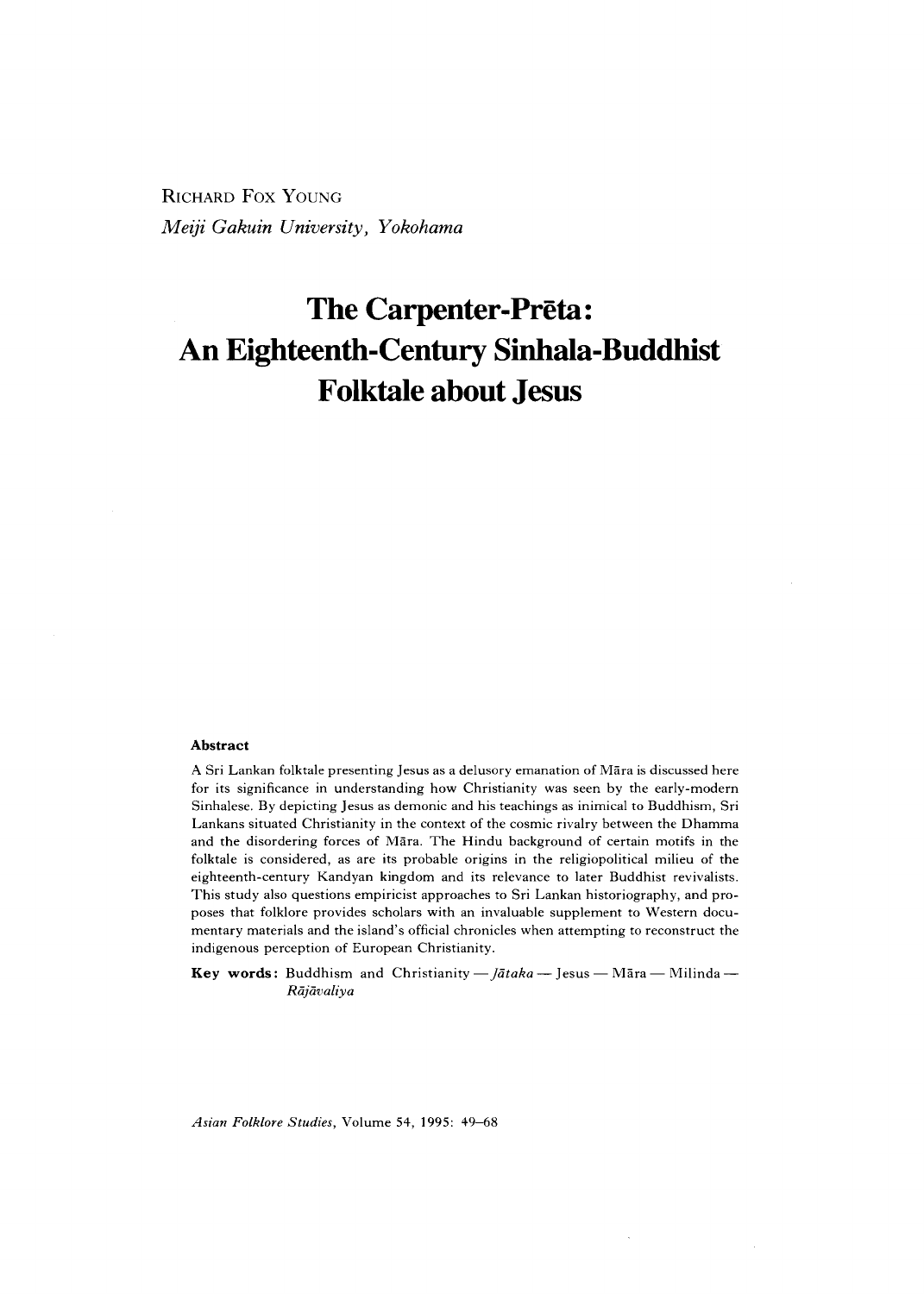NTIL recently scholars have shown little interest in how the Sinhalese people perceived Christianity as that religion spread throughout their land following the first colonial intrusions of the early sixteenth century. Europeans, after all, whether hidalgos, merchants, or missionaries, figure only infrequently and ambiguously in the chronicles of an island otherwise endowed with a literature of immense historical value.<sup>1</sup> Mention of them is found in Sinhalese war-poems dating from the era of the early incursions, but these poems, composed in an idiom redolent of martial valor, tend to eulogize the heroic exploits of the island's warriors at the expense of historic credibility.<sup>2</sup>

Contemporary social scientists have contributed to this indifference by discussing the eighteenth- and nineteenth-century Buddhist revival largely in terms of sociopolitical and economic theory; given their heavy emphasis on issues like intercaste competition and the formation of the Sinhalese petite bourgeoisie, it is hardly surprising that indigenous perceptions of Christianity have gone largely unstudied. Another obstacle was the supposed lack of material on the subject, which seemed to restrict discussion to the realm of mere conjecture.

Since the mid-1980s, however, a few scholars have been investigating the available materials, so that debate on the topic finally seems under way (e.g., ROBERTS 1989, 1991a, 1991b, 1991c). The present article discusses the implications of the *Tale of the Carpenter-Preta,* an eighteenth-century folktale that represents Jesus and his teachings as the creations of Mara (the Buddhist deity of delusion and desire), thus providing interesting insights into the indigenous Sri Lankan perception of the Christian religion. Let us begin with a brief look at the historical background and a review of Roberts^ analysis of the *Rajavaliya,* a Sinhalese text that predates the *Tale of the Carpenter-Preta* by approximately two centuries.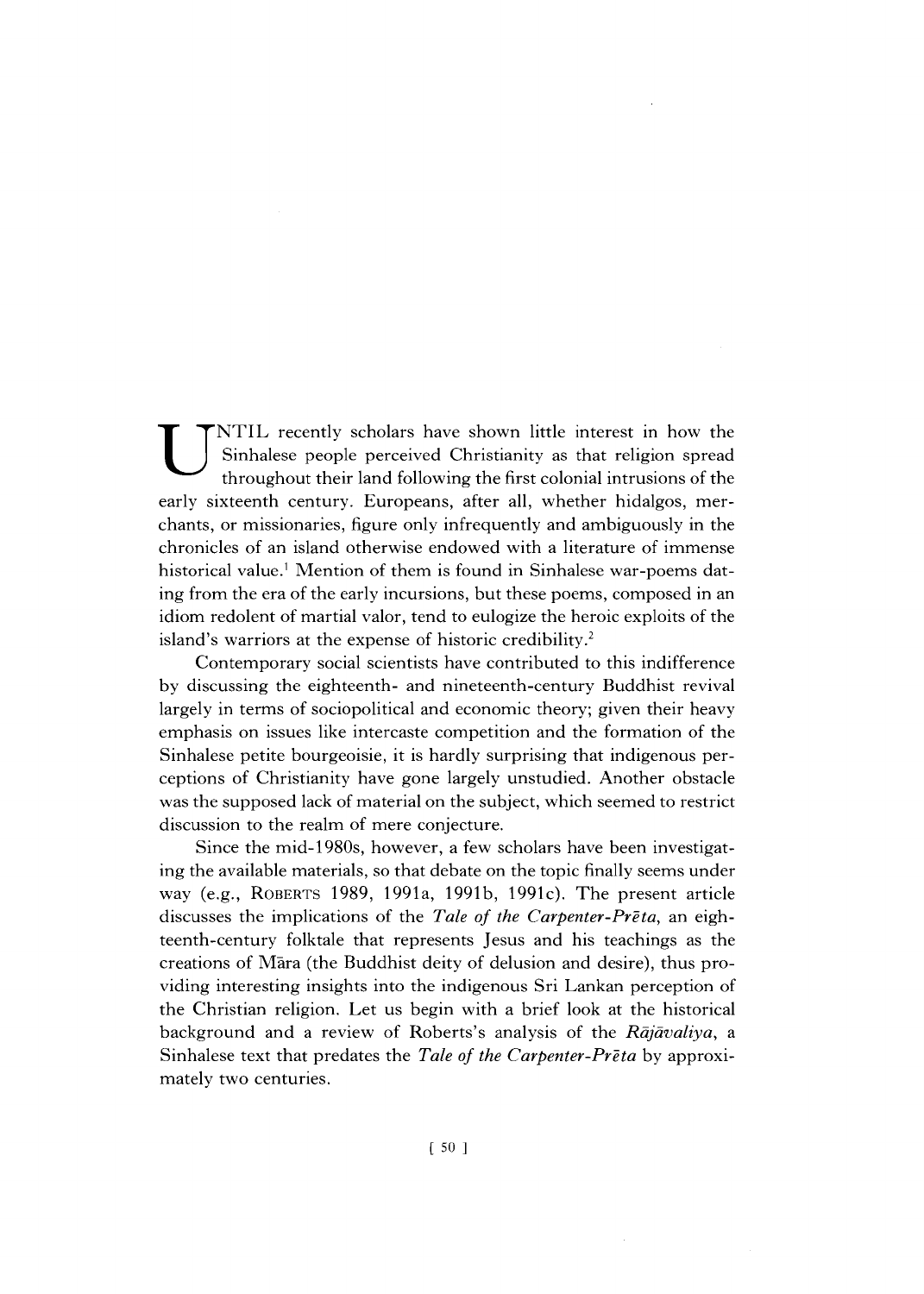### THE AGGRAVATION OF CONSCIENCE

Emmanuel Morais, a Portuguese Jesuit writing from Colombo in 1552, expressed dismay at his inability to engage in discussion the Buddhist monks he often came across while traveling through the Sri Lankan countryside:

None of these priests wants to meet me. When they *go* by the road, they get out of the road, if they can, till I have passed. I have already spoken with two of them, because they were not able to avoid me; but they did not want to tell me anything about their beliefs, nor answer any question. (PERNIOLA 1989, 324; cf. 334)

Although there is little evidence of sustained interaction between the samgha and the Catholic missionaries in Sri Lanka at the time that Morais wrote (only several decades after the Portuguese missionaries first arrived), it should not be inferred that a collective impression of Christianity was not in the process of formation. It may have been that Morais was so assiduously avoided because of his purpose for being on the island: to convert the new king of Kötte, Dharmapala (1551–97; baptized in 1557), whose territory had been targeted by Portugal for incorporation into its expanding overseas empire.

The convolutions of subsequent Sri Lankan history are too intricate to consider here in full, but since eighteenth-century developments in the relationship between Buddhism and Christianity gave rise to the sociopolitical and religious milieu that produced the *Tale of the Carpenter-Preta,* let us review at least the main events of that period.

In the mid-eighteenth century, when the *Tale of the Carpenter-Prēta* was first recorded, a South Indian Nāyakkar king named Kīrti Śrī Rājasimha (r. 1747–82) reigned over Kandy in the central highlands. Dravidian influence was pervasive and Buddhism was at the nadir ot its decline. One of Kīrti *Sr*ī's predecessors, Narendra Simha (1707–39), tended to favor Catholicism and admired Jacome Gonçalves (1676– 1742), a Goanese Oratorian of formidable linguistic prowess who was to play a large role in the subsequent tensions between Buddhism and Christianity. Gongalves's evangelical activities on the southwest littoral included frequent debates with bhikKhus and the composition of Thomistic refutations of Buddhist theories of causality. In tract upon tract in mellifluous Sinhalese he drew distinctions between spirit, soul, and anima, thereby justifying meat consumption. Among these tracts were the *Ajñāna Aushadhaya* [Medicine for the ignorant, 1715], which Narendra Simha reportedly read at court (PERNIOLA 1989, 258, 345), and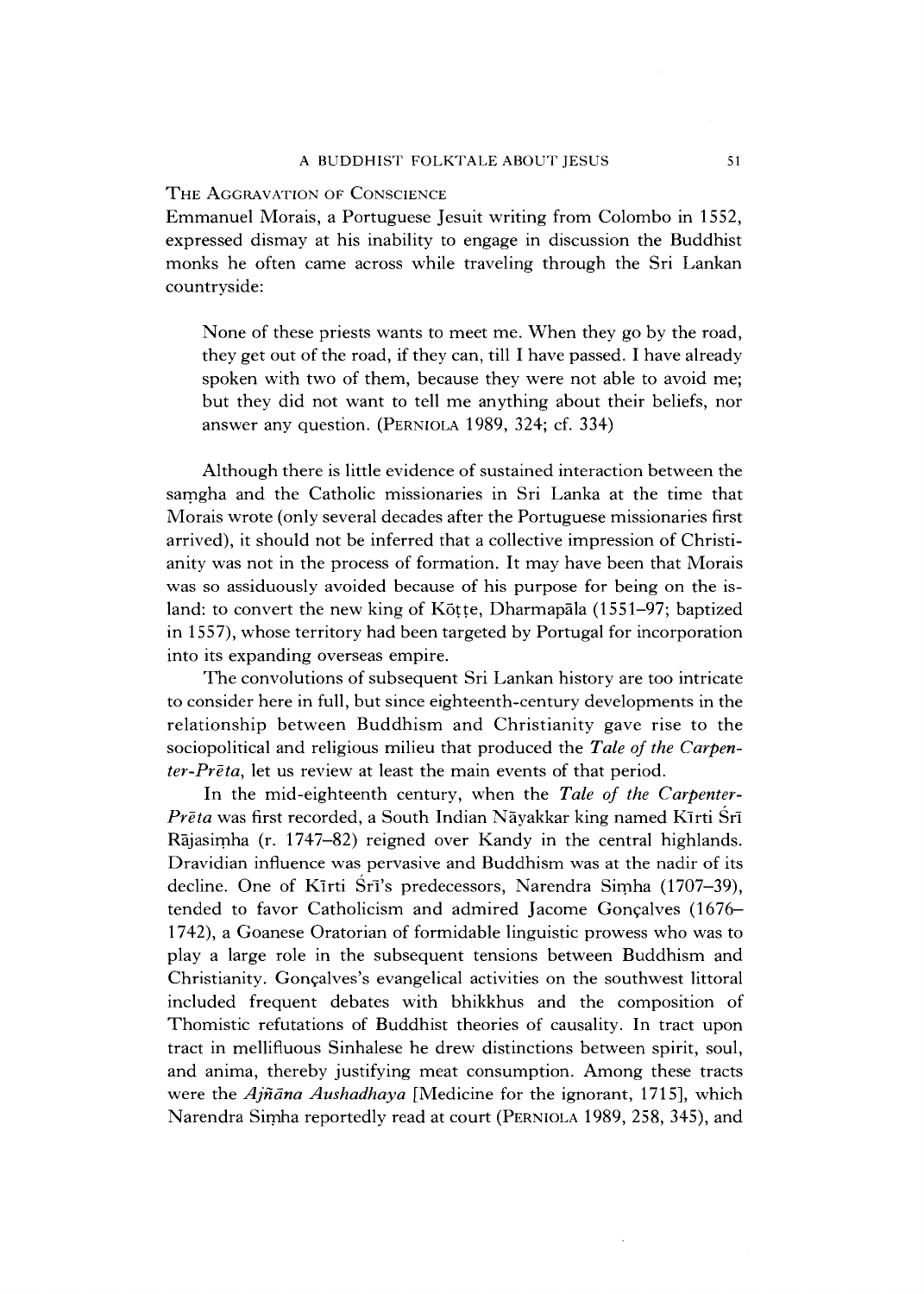the *Mātara Pratyaksaya* [The exposition at Mātara, 1733], based on a formal debate held in a Buddhist stronghold. His opponents were said in contemporary Catholic documents to have been so outraged by the *Ajnana Aushadhaya* that they "determined to do away with the book and the author" (PERNIOLA 1989, 345).

The Catholic allegation seems not to have been overstated in view of the treatment that Gongalves ultimately received: in 1742 he was interrogated and exiled by Narendra Sirpha's successor, Vijaya Rajasimha  $(1739-47)$ , who succumbed to pressure from the Kandyan aristocracy and samgha.3 Playing a crucial role in this upsurge of anti-Catholic sentiment was a monk to whom is also traced the first stirrings of the Buddhist revival that continued well into the latter half of the nineteenth century. This was Välivita Saranamkara (1698–1788), who led reformminded *goyigama* monks in convening the Assembly of the Pious *(Silvat Samāgama*) during the reign of Narendra Simha and who succeeded in reforming the institution of ordination in 1753. Among the motivations for Välivita's various activities was the presence of Gonçalves in the Kandyan kingdom (MALALGODA 1976, 61); contemporary Catholic sources — although in this matter they cannot be entirely relied upon paint a most unflattering picture of Valivita's role in the persecution of this priest (PERNIOLA 1983, 433, 494, 496).

One point about Valivita on which both Catholic and indigenous sources agree is that his activities included pressuring King Vijaya Rajasimha to enforce the Buddhist prohibition against the consumption of wine and meat. The catholics in Kandy saw this as aimed in large part against themselves:

[Valivita ] called upon [Vijaya Rajasimha] to issue an edict . . . that in order to extirpate the vices and encourage the virtues taught by Budu [sic], no person should distill wine much less drink it; that all pigs and hens should be set free and that there should be no breeding of animals for food. This hypocritical *sangatar* is always an opponent of the Christian community, against which he plotted several times without success. *(Annual Report,* Ceylon Oratorian Mission, 1733-40, in Perniola 1983, 311-12)

Whether Välivita's moral reforms were implemented in Vijaya Rājasimha's lifetime remains uncertain, but they certainly were when Kirti Sri Rājasimha ascended to the throne. No other monarch is considered to have been as avid as he in promoting abstinence, vegetarianism, and the protection of animals (MIRANDO 1985, 66–67). It must therefore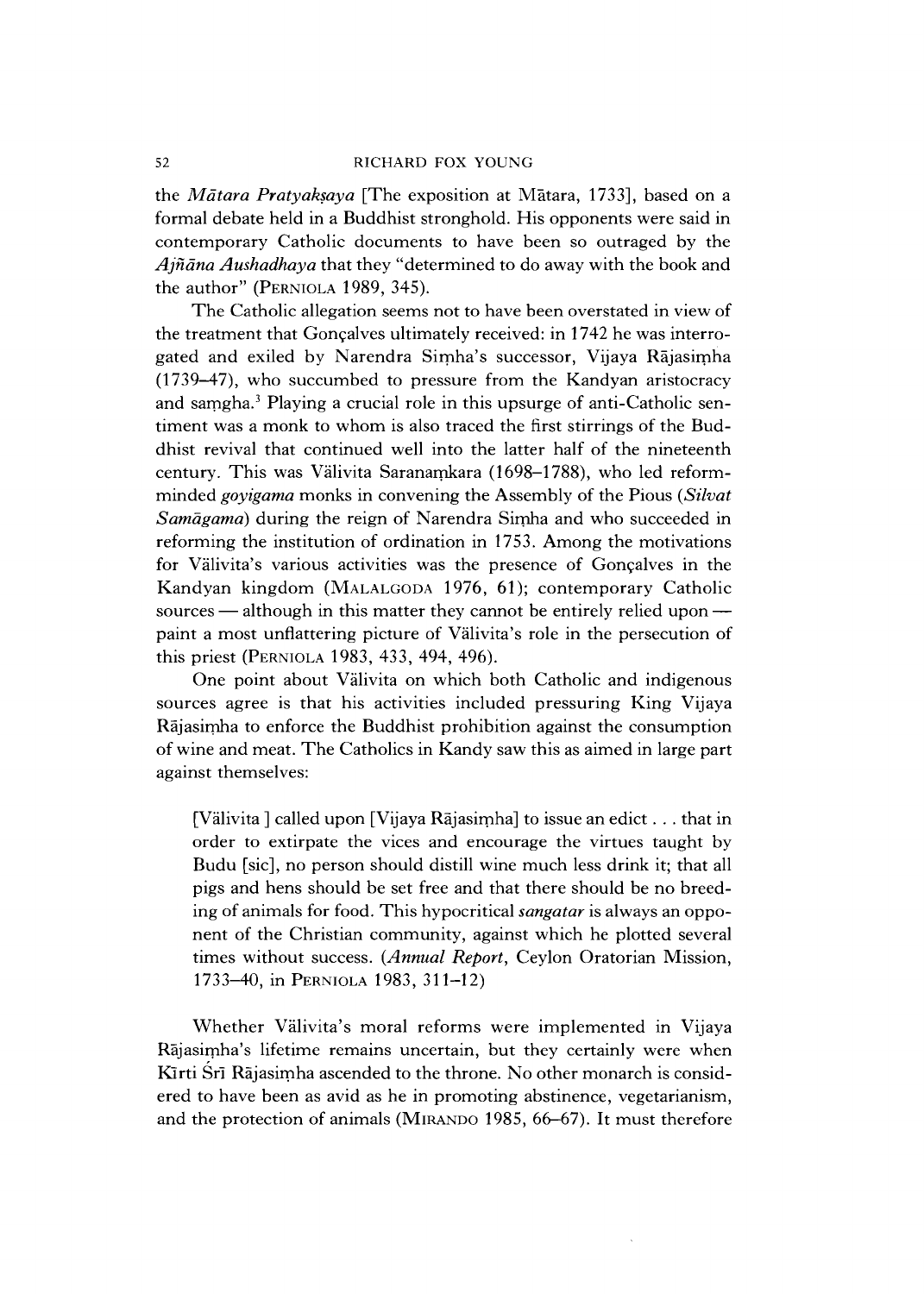have been a blow to Välivita when Kīrti Śrī offered in 1760 to welcome the Oratorians back to Kandy, even if only to play the Catholics off against the Dutch, with whom he was then in open warfare (MALALGODA) 1976, 35). It was in this context of turmoil that folktales such as the *Tale of the Carpenter-Preta* arose. Articulated in an obliging Indian idiom, these stories provided graphic depictions of the abhorrent heresies and practices of the Christian party with whom the King was considering an alliance.

Meanwhile Gongalves's memory continued to evoke quite a hue and cry long into the next century. Revivalists circulated rejoinders to his writings on *ola* (palm) leaves in the 1840s before they possessed their own printing presses; once they started publishing in the 1860s they filled their publications with serialized rebuttals of them. In 1883, when Mōhottivattē Gunānanda (1823-1890), a revivalist stalwart and one of the new publishing moguls, was under investigation for his alleged role in fomenting a violent Buddhist-Catholic riot in the vicinity of his Colombo temple, his possible reasons for wanting to vent his rage against Catholicism were discussed by Hikkaduve Sumamgala (1826-1911), another revivalist monk and the founder of today's Vidyodaya University. At the top of Sumamgala's list was lingering resentment toward Gongalves and his anti-Buddhist writings (SOMARATNA 1991, 251). At least one Christian ghost was still very much alive in the Sinhalese Buddhist imagination of that era.<sup>4</sup>

### THE "EATERS OF STONE, DRINKERS OF BLOOD" CONTROVERSY

In a series of conference papers and publications, anthropologist Michael ROBERTS has put forth a thesis — disingenuous to some — concerning a well-known passage in the *Rajavaliya,* a sixteenth-century Sinhalese chronicle (1989, 1991a, 1991b, 1991c). Relying on the tools of philology and anthropology, Roberts claims to have derived from the text an indigenous Sri Lankan perspective on the Portuguese and their Catholic faith. These, he asserts, are characterized in the chronicle as demonically "disordering" forces that have been unleashed against the Dhamma (Buddhist law or teachings) by Mara, the Buddha's cosmic adversary. The *Rajavaliya* uses associational logic and allegorical devices to unmask these forces in order that they might be controlled, claims Roberts, since in Sinhalese cosmology demonic powers are "dangerous" but "ultimately controllable" when understood for what they really are (1989, *passim).* The passage in question runs as follows:

There is in our harbour in Colombo a race of people fair of skin and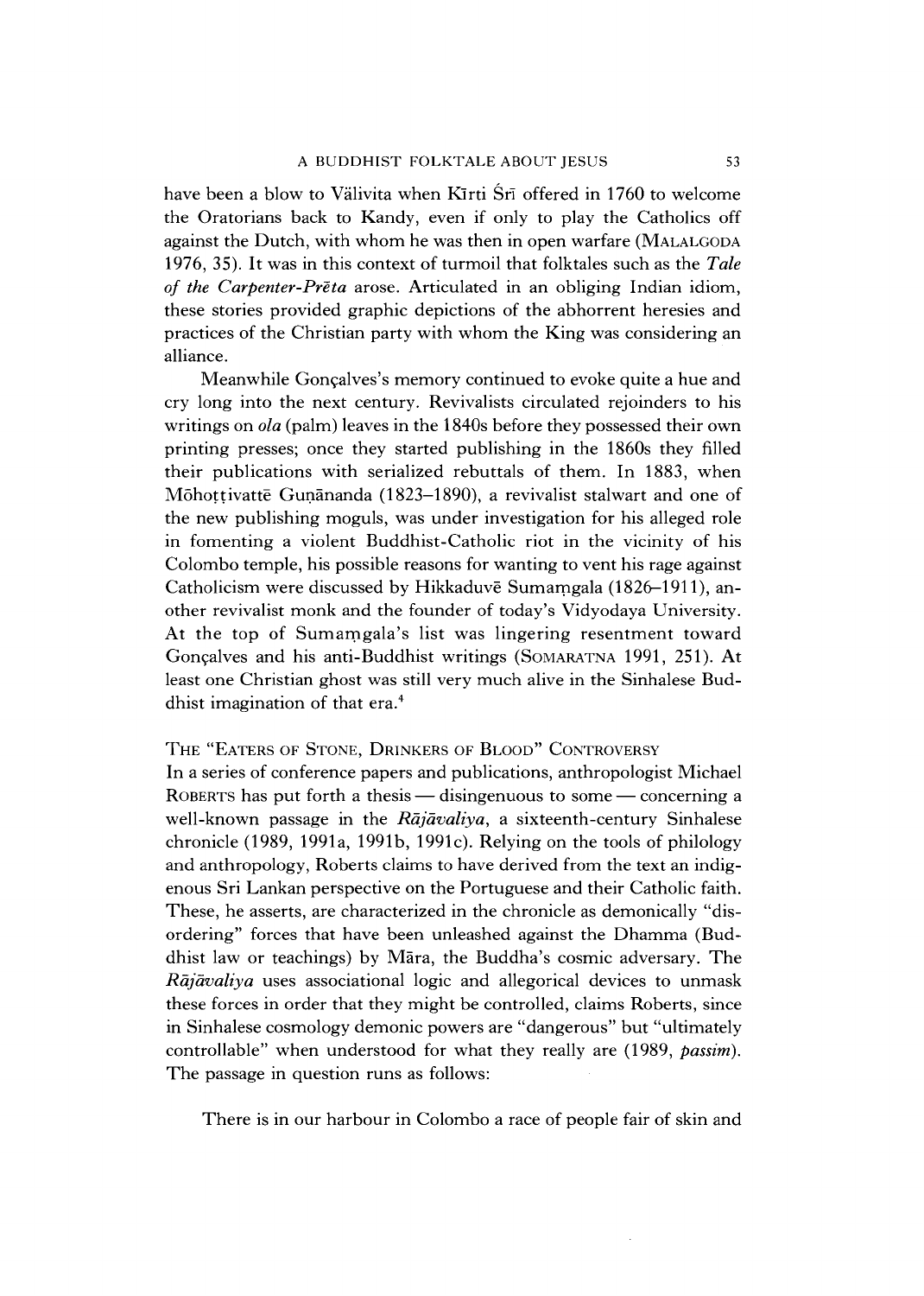comely withal. They don jackets of iron and hats of iron; they rest not a minute in one place; they walk here and there; they eat hunks of stone and drink blood; they give two or three pieces of gold and silver for one fish or one lime; the report of their cannon is louder than thunder when it bursts upon the rock Yugandhara. Their cannon balls fly many a *gawwa* and shatter fortresses of granite. (GUNASEKARA 1954, 63)

Central to Roberts's analysis of the text are the "stones" and "blood" that the Portuguese "devour." The use of *devour* is important: the same verbal form *(sapākanava)*, rendered as "eat" in Gunasekara's accepted translation, is used throughout the *Rajavaliya* to refer only to the abhorrent masticatory habits of animals such as dogs, hyenas, lizards, and certain reptiles that swallow their prey whole. What the Portuguese (referred to in the *Rajavaliya* by a pronoun used for mice, frogs, and Tamils) devoured so repugnantly was blood and *kudugal* (lit., "crumbled stone," a synonym for "meat" in archaic Sinhalese). In the Sinhalese imagination a craving for flesh and blood characterized demons or wandering ghosts *(preta);* Roberts suggests that this particular flesh and blood may have referred to the sacramental bread and wine taken by the Portuguese Catholics during the Eucharistic rite.

Roberts's creative hermeneutical analysis is too elaborate to pursue in detail here, and the simplified outline above hardly does justice to its depth. The subsequent discussion, conducted in print primarily by one of Sri Lanka's most eminent historians, K. M. de Silva (1989, 1990a, 1990b, 1991), has nevertheless largely ignored its pivotal contention that the expressions "eaters of stone" and "drinkers of blood" are coded references to the abhorrent practices of Portuguese Catholic communicants. Instead, De Silva has targeted Roberts's comments on limes, one of the commodities for which the Portuguese were said to have paid outrageous prices, along with fish (consumed by Catholics in Ceylon, as elsewhere, on Fridays).

According to Roberts, limes symbolize vipers and demons in the Sinhalese imagination, as the odor of limes is disturbingly evocative of that associated with these diabolic creatures (limes are also used as an antidote against sorcery because of their homological properties). De Silva dismissed this symbolic interpretation as one of "surpassing whimsicality," claiming that the "common-sense view" of limes as a "prophylactic against scurvy" is sufficient to explain why the Portuguese bought them in such large quantities that local merchants gouged them for all they were worth (1990a). This elicited from Roberts several rejoin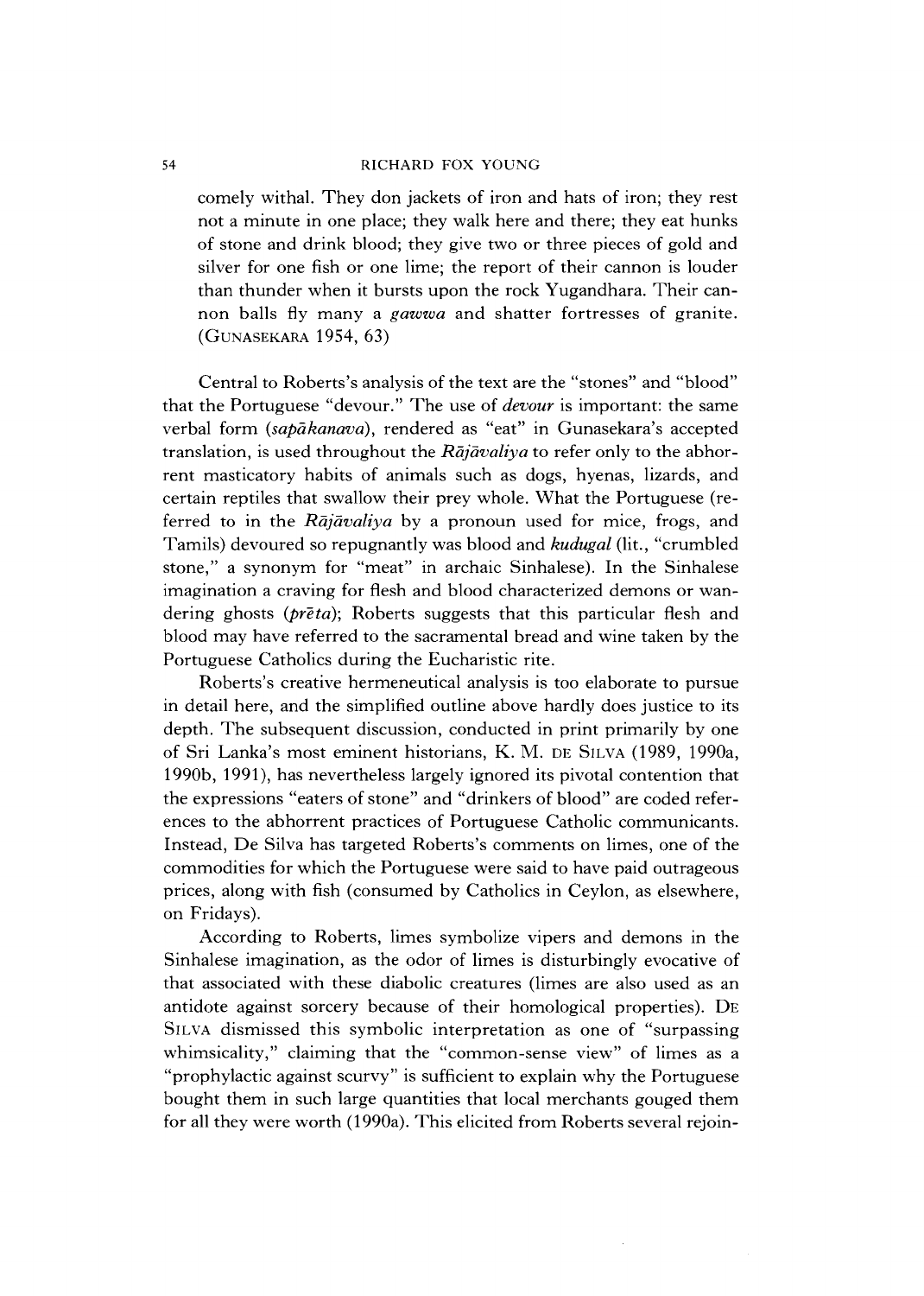ders in defense of "sociological imagination," with Roberts claiming that a rigidly "empiricist historiography" cannot penetrate the Sinhalese consciousness of past eras  $(1991b)$ .<sup>5</sup>

Now that the debate over the *Rajavaliya* has sputtered to a stalemate, I would like to suggest, by drawing attention to one of the most intriguing Sinhalese texts to surface in modern times, that Roberts was moving in basically the right direction. I call this text the *Carpenter-Heretic-Grave-Preta,* following the lead of the late Hugh Nevill, who early this century was among the first to recognize the significance of the tale (hereafter referred to more simply as the *Tale of the Carpenter-* $Pr\bar{e}ta$ ). The value of this text — especially in view of the flap aroused by the ambiguities of the  $R\bar{a}j\bar{a}valiva$  — is that little is left to the imagination, sociologically or otherwise, so that few can dispute the insights it provides on how Christianity was perceived in the southwest littoral and central highlands.

What follows constitutes only a preliminary report on the *Tale of the Carpenter-Preta* and its discovery, transmission, story line, and probable function in the specific context of the encounter between Catholicism and Buddhism in eighteenth-century Sri Lanka. Since the arcane and archaic linguistic features of the tale have yet to be fully deciphered, its philological depth and related associational devices are still not completely known to us.<sup>6</sup>

## Collected Tales of the Baminiti Famine

The *Tale of the Carpenter-Preta* is actually the last and most curious component in a string of three untitled tales that comprise a single disjointed but continuous palm-leaf manuscript of seventy-four folios. All three tales are loosely coordinated around the theme of *damana,* that is, the suppression of various detractors of the Buddha. The tales' existence was first mentioned by James D'ALWIS (later spelled de Alwis; 1863, 120-23), a Protestant Christian of low-country *goyigama* extraction, revered today as a pioneer of the modern study of Sinhalese literature. By his own admission, D'Alwis was an avid collector of tales and fables.

Precisely how the *Tale of the Carpenter-Preta* fell into D'Alwis's hands is unknown. It is reasonable to assume, however, that he chanced upon it in the private collection of an associate, the British Methodist missionary-scholar Daniel Gogerly (1798–1862), the first European to obtain palm-leaf copies of the entire Pali Tripitaka (in Matara during the 1830s). Robert Spence Hardy (1803–1868), Gogerly's colleague in mission and an outstanding Sinhalese scholar in his own right, states in his correspondence that upon Gogerly's death D 'Alwis was granted access to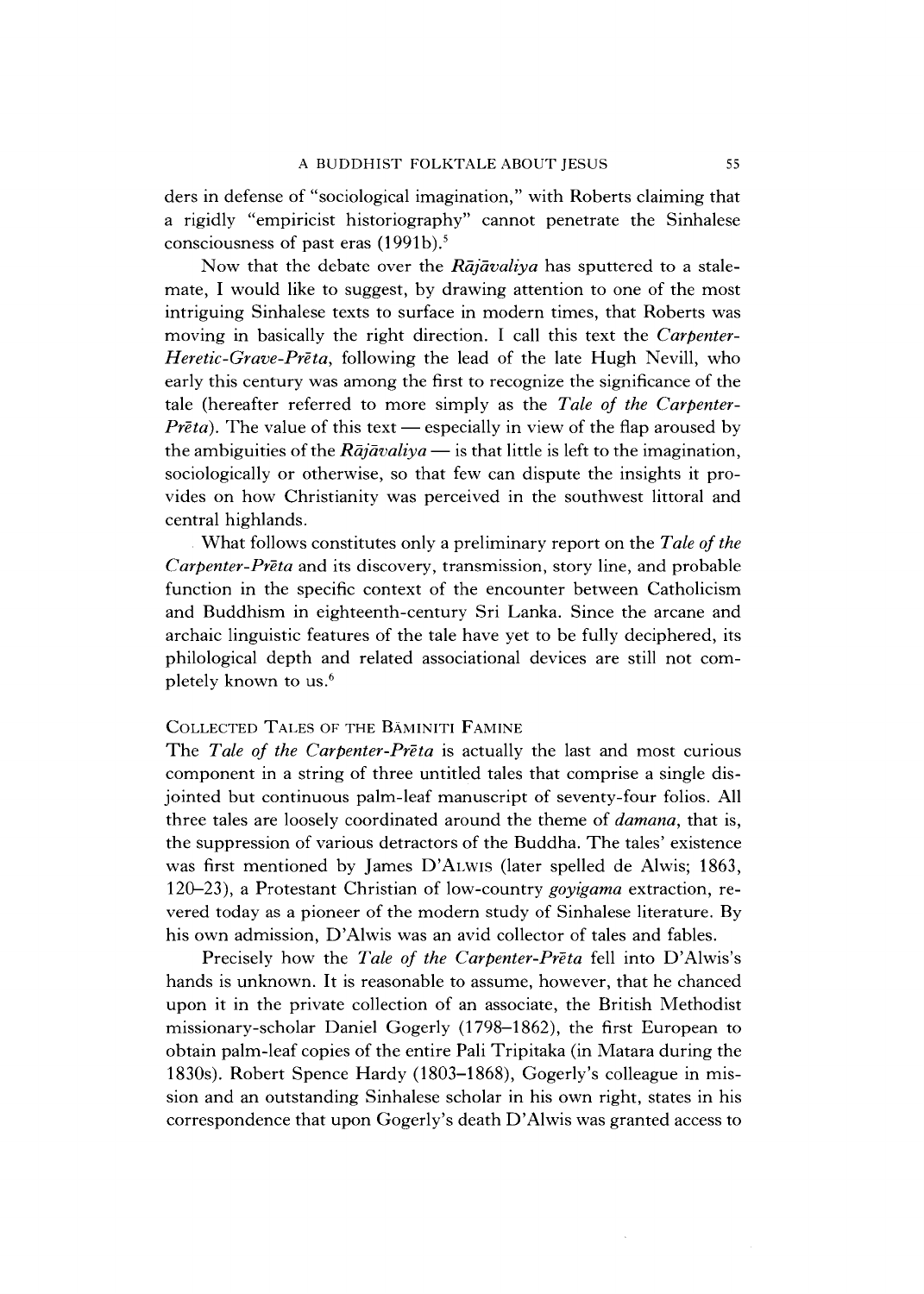his collection of manuscripts, in safekeeping at the Wesleyan Mission House, Colombo. This was a rare privilege, considering that Gogerly's *olas* were kept in a safe out of an almost paranoid anxiety that envious Buddhist revivalists were conniving to plunder its riches.

Gogerly was an inveterate polemicist, whose often-reprinted *Kristiyani Prajnapti* [Christian institutes; first ed.1848] was at the time of his death just beginning to arouse Buddhist ire in a new round of confrontation between the two religions. There is no doubt that Gogerly had in his possession as early as 1848 a fragment of the *Tale of the Carpenter-Prēta* as told by Bentara Atthadassī (?-1862), a monk of the Siyam Nikaya and a keen adversary of Gogerly.1 his fragment is contained in Bentara's *Bauddha Prajnapti,* a formidable response to the *Kristiyani Prajnapti* written the same year as the latter work (and to which the post-1848 editions of Gogerly's *Kristiyani Prajñapti* refer). We will return to the *Bauddha Prajñapti* below, but it is worth emphasizing here that the *Tale of the Carpenter-Preta* first resurfaced in the context of a revivalist upsurge in Buddhist hostility towards Christianity. The Baddegama Debate of 1864, for instance, the first of five massive public forums in which representatives of the two traditions disputed doctrine with each other, was just then being organized.

Unfortunately, it cannot be ascertained whether D 'Alwis had in his possession the entire matrix of *damana* tales for which the *Tale of the Carpenter-Pre ta* forms a puzzling climax. This "little work," as he called it, describes how "Mara . . . sent our blessed Lord Jesus Christ into the world to set aside Buddhism, which was at that time captivating the minds and winning the affections of thousands in the East" (D'ALWIS 1863, 120). D'Alwis's extensive summary of the tale corresponds in exact detail to the contents of the sole surviving manuscript in the British Library, discussed below. But it adds the fact — especially significant because the extant manuscript is defective on this very point — that the colophon is dated 1762. This is what allows us to place the composition of the tale, or more likely its recording, in the reign of the above-mentioned Kīrti Srī Rājasimha. Interestingly, the colophon also mentions that in Sinhalese the protagonist of the tale is known as the Heretic-Preta *(Tirtthaka pretaya),* in Tamil as the Nazarene *(Nasaraniya),* and in "polished speech" *(gaura kathāven)* as Krsņa *(Kriśnāya)*, the avatar of Visnu.

Although D'Alwis announced his intention of translating the *Tale of the Carpenter-Pre ta* into English for the benefit of the Colombo Branch of the Royal Asiatic Society, I was unable to turn anything up in a search of its archives in 1991. Fortunately, sometime in the late nineteenth century a nearly identical manuscript — if not indeed the very one of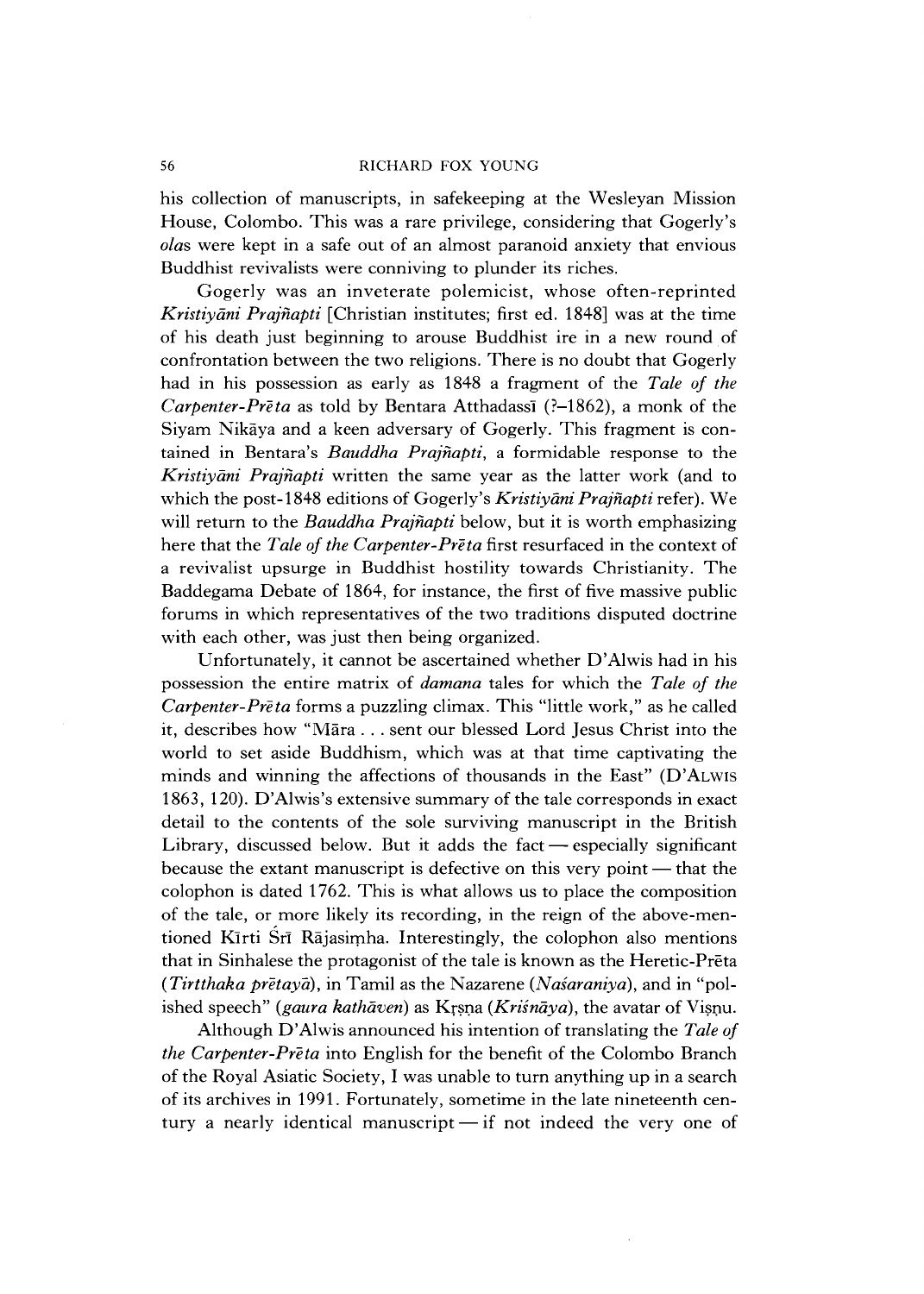D'Alwis himself — came into the hands of a member of the Ceylon civil service. This civil servant was Hugh Nevill, an avid collector whose Sinhalese *olas* now comprise the bulk of the British Library's collection. We are indebted to Nevill and his unnamed pundit for a thorough summary of the *Tale of the Carpenter-Preta* and its two companion pieces. These Nevill characterized as "rather eclectic than heretical," their common goal being "to show how by the power of the Buddha, his religion has survived other philosophies and religions, invented fresh from the fertile mind of Maraya, the deceiver" (HN notes).

Despite Nevill's comment about the tales being more eclectic than heretical, he did in fact dwell at length on various deviations from Buddhist orthodoxy found within them. These suggested to him the possible influence of such traditions as Manichaeism, Jewish Cabalism, or South Indian Hinduism. Nevill even wondered whether the manuscript might be the revenant of an apocryphal Gospel.

It would be rash to dismiss Nevill's seemingly farfetched suggestions — Sri Lanka was located at the crossroads of the seafaring mercantile and religious traffic between the Levant and Asia, and was certainly subject to a variety of influences.<sup>7</sup> Of these, the Indian connection should be regarded as particularly likely; indeed, the colophon attributes the circulation of the three tales to a pair of Sinhalese monks who heard them recited in the northwest Indian city of Sagala, then brought them to Sri Lanka in the wake of Sagala's devastation during the legendary "brahmin-woman" famine (the *Bamimtisaya).*

# MĀRA AND OTHER UNHOLY SPIRITS

The two *Bamimtisaya* tales that precede the *Tale of the Carpenter-Preta* are so obscure in plot as to defy coherent summarization, but let us introduce a few of their basic events and characters (some familiar in Buddhist literature, others decidedly new).

consisting of several interwoven but loosely connected episodes, the initial tale begins in the world of the Brahmas, called the Abhassara world. Tms in certain canonical sutras (e.g., the *Brahmajala* and *Agganna)* is where the heresy of an everlasting, all-powerful creator-deity is said to arise. Opening the episode is a panoramic vista of world creation *(lokasamstha nay a)* following a full revolution of the aeons that is at once as biblical as it is Buddhist (or Hindu). As soon as the firmament is separated from the waters in a Genesis-like moment of cosmic coagulation, a being — identified as a Brahma — bursts into existence upon the uninhabited earth. This being, reborn from the Abhassara world, announces himself first as Isvara (whose function in Hinduism is often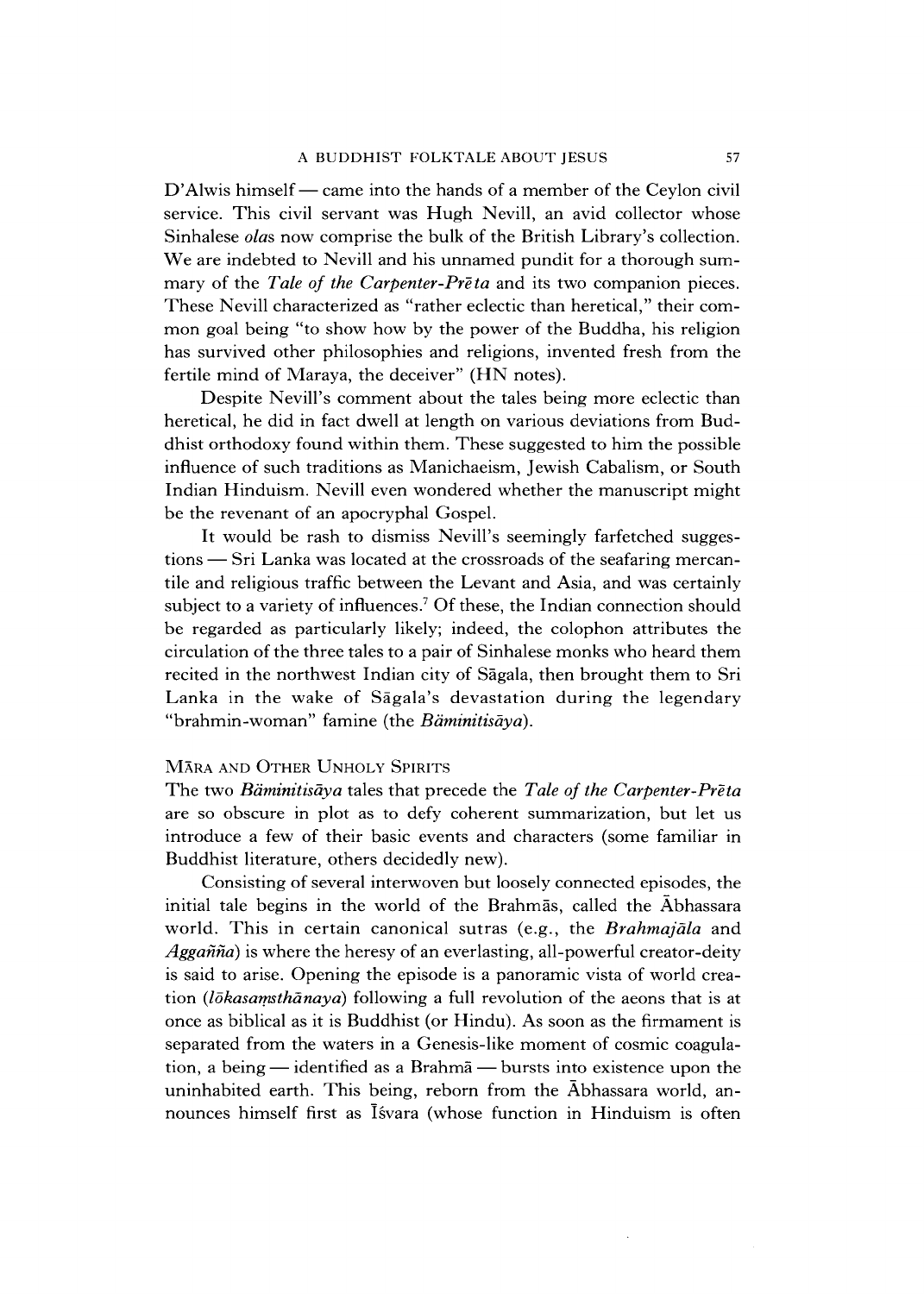creation, or more precisely, presiding over the creative process) and later as Ispitu (from the Latin *spiritus),* the paramount deity who made the world and whom the world must therefore worship.

Ispltu's egotistical pretensions are rebuffed by the minor deities *(deva)* that successively populate "his" world. The *devas* aver that because Ispitu is bewilderingly multiform, sometimes cavorting naked, intoxicated, smeared with ashes, or clad in a tiger's skin, sometimes dancing lasciviously, and sometimes riding a bull (all familiar guises and postures of the Hindu god Siva), they cannot in good faith worship him as their creator. They appeal to one of the Great Brahmas *(Mahabambu* $b\bar{o} sat$ ), who responds to their pleas by kicking Ispitu on the shin, stamping on his right foot, and finally defeating him in a terrifying battle accompanied by thunder and lightning.

Conspicuous here by its absence is any attempt to explain why Ispitu came to regard himself as the creator-deity in the first place. This heresy is generally traced in the sutras to an inability to remember more than a certain number of one's previous existences, a failing which in turn leads to the arrogant assumption that one preexisted other beings and is thus supreme over them. The deluded Brahma is prominently compared with Jehovah in virtually all Sri Lankan Buddhist critiques of Christianity up through the final phases of confrontation in the 1880s.<sup>8</sup> Although the Ispitu narrative omits such canonical technicalities, it nonetheless succeeds in what must have been its primary goal: the vilification of the Indianized Judeo-Christian God Ispitu as a vexatious and ominous being worthy only of ridicule and contempt. This the tale has done primarily by associating him with Siva, a more familiar but no less baffling god from the Buddhist perspective.

Following an awkward transition in the text at this juncture, we meet the Buddha in a previous incarnation as the bodhisattva Atideva (a development that may qualify this portion of the tale as an apocryphal *jātaka*).<sup>9</sup> Here, as elsewhere in these tales, the introductory literary device is a dream. The dreamer is King Brahmadatta of Benares, who sees portents that his son, Prince Atideva, will become a great spiritual "conqueror" called Jaina-maharsi. The prince later establishes himself in a hermitage on the bank of the Nerañjarā River, and, having attained sagehood, is belligerently approached by Marakanda (alternately Mārkandeya), an emanation *(svapna-avatāraya)* of Māra, the Great Deluder. Failing in his attempt to undermine Jaina-mahārsi's insights into the nature of reality, Mārakanda turns to Isvara-Ispītu of the previous episode, instructing him to gain the advantage by kicking over a golden goblet in which Sarasvatl, the goddess of learning, is concealed and from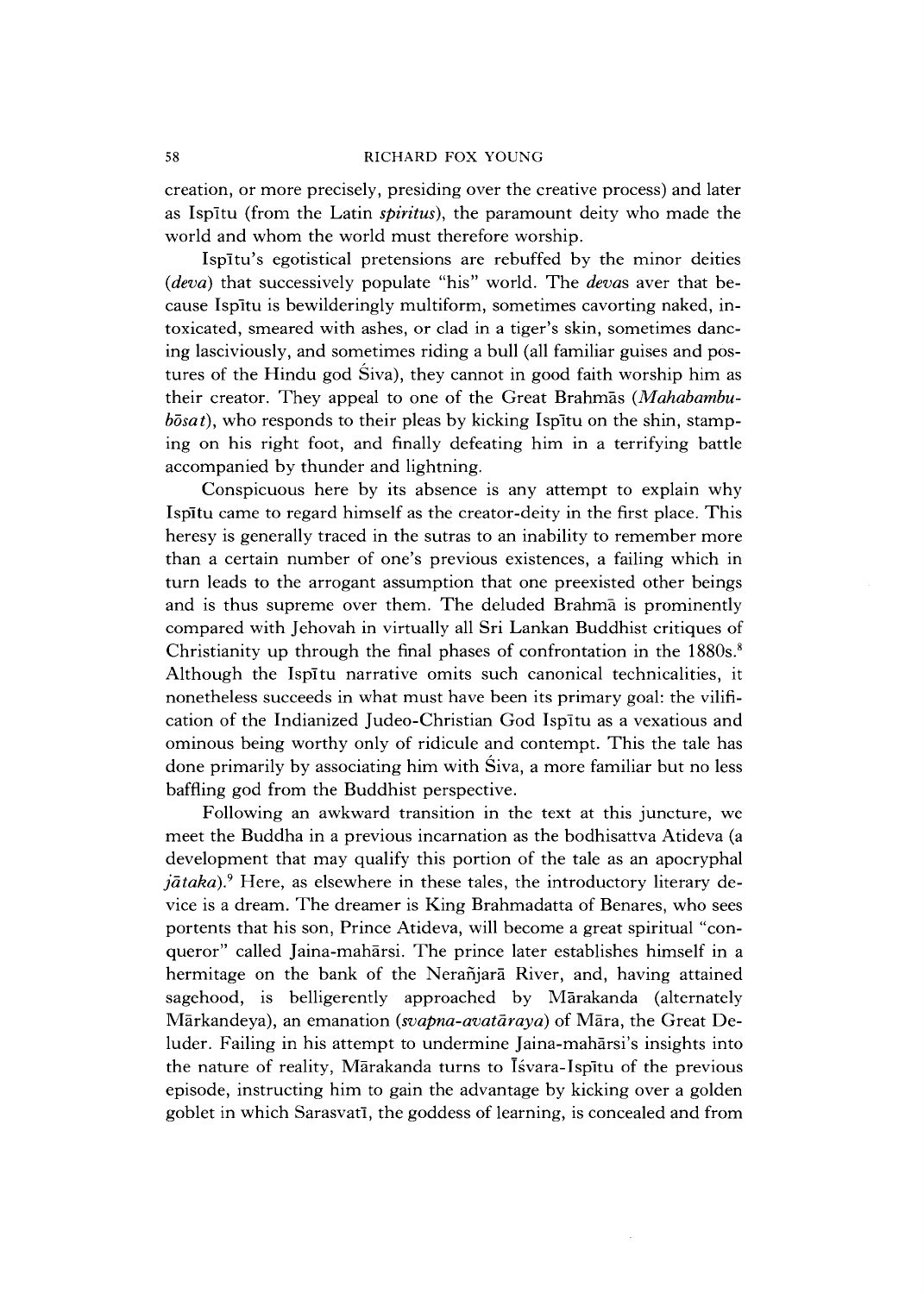which she whispers advice to Jaina-maharsi (a motif of Hindu, Jain, and Buddhist provenance found in tales of debates and conversions [GRANOFF 1985, 466]). This is done, and Jaina-maharsi, now bereft of Sarasvatī's supernatural aid, flees to a new hermitage on the Aciravatī River. The emboldened Marakanda then plunders the sage's library and dupes unwitting victims into believing that eating flesh and drinking intoxicants will not hinder their salvation. Whether Marakanda is finally vanquished is left oddly uncertain, although his defeat may be inferred. The last we hear, Jaina-maharsi has come under the protection of the same Great Brahma who in the previous episode triumphed so resoundingly over Isvara-Ispitu.

Any remaining doubt as to the ability of the Buddha and his ally Maha Brahma to quell their adversaries is removed in the concluding episode, which relates the story of the suppression of Baka Brahma *(Bagabambu).* This episode also revolves around the heresy of a selfdeceived being of the Abhassara world who is spurred by the tempter Mara into a humiliating confrontation with the Buddha. I will not recount the story here, as it follows such canonical and extra-canonical models as the *Brahmanimantika Sutta* of the *Majjnima Nikaya* and the "Brahmadamana" [Suppression of the Brahmas] chapter of the thirteenth-century Sinhalese poet Gurulugomi's *Amavatura*. A curious innovation, however, is that Baka declares himself to be "Issantu" (from Latin *sanctus*), just as Isvara announced himself as Ispitu. We are thus left with a cast of unholy characters that bifurcates the Holy Spirit, possibly because of a misunderstanding of the benedictory formula, recited — in Sri Lanka as everywhere in Catholic mission fields — in Latin.

The two tales above are least intelligible where they attribute to Isvara-Ispitu-Issantu a religion *(bhāvaya*; lit., "condition") that propagates the doctrine of a "pure god" *(suddha devi* [God the Father?]). This and other heresies are explicitly attributed to the conniving Mara, who is said to take advantage of the decline in the Dhamma that occurs between the appearances of the Buddhas to dispatch into the world delusory emanations (the *Vasavarttimarayas)* that lead the hapless astray. All, then, that is lacking to complete this Trinity of the Great Deceiver is the Son of God, Jesus. To his tale we now turn.

# THE ADAMANTINE GRAVE

The *Tale of the Carpenter-Preta* can in many ways be regarded as an apocryphal counterpart to the *Milinda-panha* [The questions of King Milinda; *Mihingu-targaya* in Sinhalese], a well-known noncanonical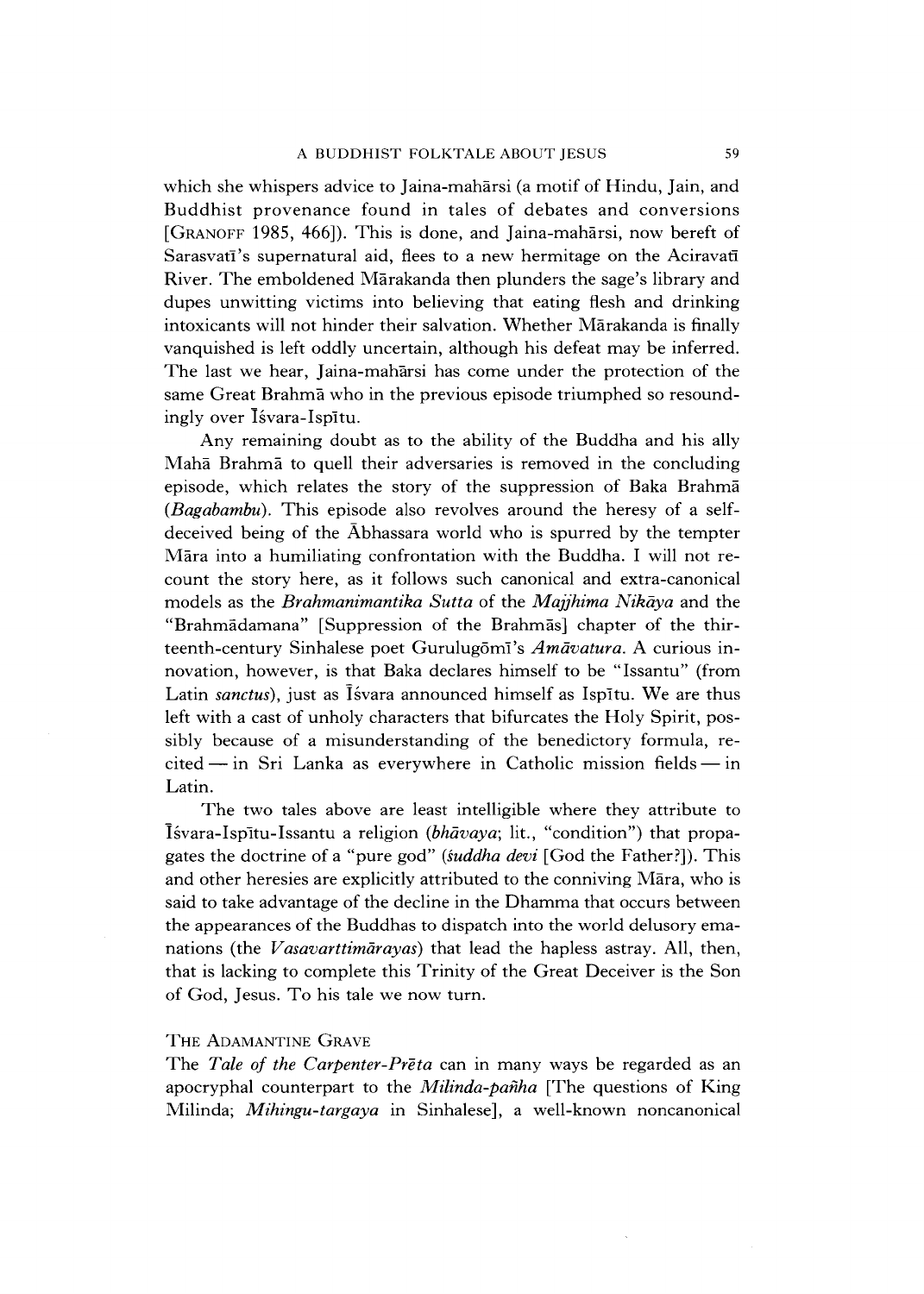Buddhist text from the second century in which Milinda, a Bactrian Greek king, questions the learned monk Nagasena about important points in the Buddhist teaching. Milinda appears in the *Tale of the Carpenter-Preta* as the Herod of the Gospels recast in the role of an insistent interrogator and poser of puzzles *(prasna).* Even Nagasena, Milinda's wily respondent, makes an appearance.<sup>10</sup>

The preamble of the *Tale of the Carpenter-Preta* is set in the *deva*world, where both Milinda and Nagasena are living at the time. Milinda is approached by an emanation of Mara, who plies him with riddles. The emanation has underestimated his opponent's skill, however, and loses to him all the worlds over which he had presided. Swollen with pride, Milinda in turn forfeits his hard-won booty to Nāgasena, who answers all the conundrums the former king concocts in a desperate effort to stump him.

Thus is kindled an enmity between the two that will have an impact upon Buddhism in its homeland of Jambudvipa (India). Milinda vows to seek rebirth among the *yona* (i.e., *yavana,* from "Ionia," alluding to Milinda's Bactrian-Greek ethnicity). This is a people the text explicitly declares to be devoid of religious sensibilities. In this future existence Milinda attempts to rid the earth of Nagasena's hateful religion. Milinda summons from sixty-three non-*yona* religions certain *ilambavaru* (a curious term of unknown origin; Nevill suggests "illuminati"). These *ilambavaru* easily succumb to his riddles and are imprisoned in hell, the gates of which are bolted by the king himself. Milinda's victory is  $Pyr$ rhic, however: the *ilambavaru* are in fact not Buddhists at all but rather the sixty-three emanations of Mara that had theretofore kept the world in the thrall of illusion. This he comes to realize only gradually, as a plot hatched against him by an outraged Mara unfolds. In short, while the dominant theme is the sustained and mutual antipathy between Milinda and Mara, the two are in fact united in a common contempt for Buddhism.

Although with such powerful enemies the Dhamma would seem doomed, it is, to the contrary, in a flourishing state, with the spellbinding and delusory doctrines of Mara's sixty-three emanations effectively under Milinda's enforced constraint. Infuriated, Māra resolves to dispatch to Jambudvipa his *deva-v^or\d* emanation — earlier defeated by Milinda in the riddle contest — for a last-ditch attempt to counter the progress of the Dhamma. This emanation is to become the Carpenter-Preta.

Mara's emanation is conceived in the womb of an outcaste carpenter girl *(candāla vadukaruduva)* in Milinda's capital, Sāgal. Thereupon the king and his chief minister have ominous visions, both dreaming of four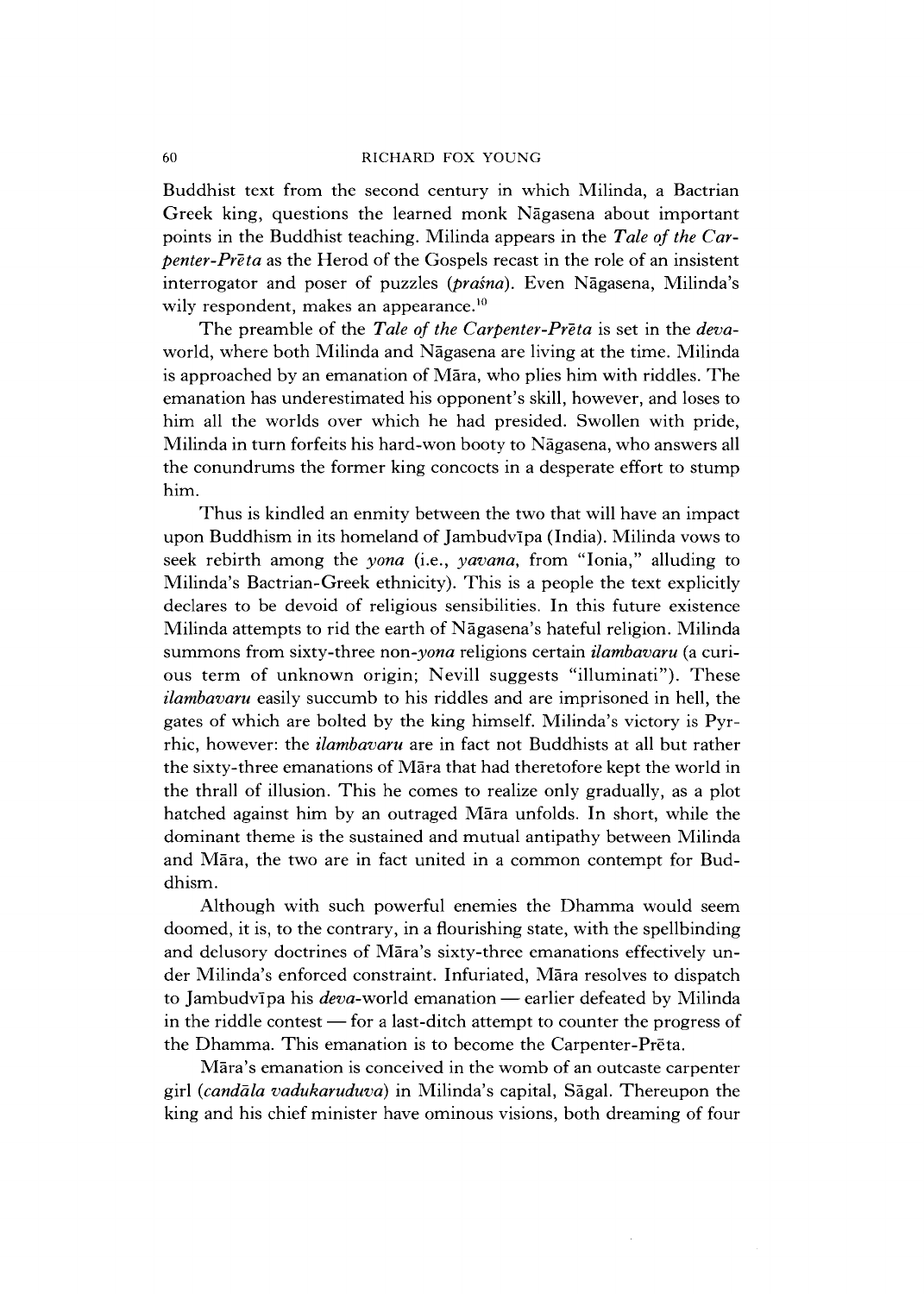black men dressed in black robes and black demon hats who are carrying a black palanquin in a solemn procession around the city walls. After the procession circumambulates the entire city, the man being carried inside emerges and becomes a crow that flies over the palace. Unable to alight, the sinister bird falls, mortally stricken, onto the city's execution ground.

Skilled though he is in riddles, Milinda is unable to comprehend this dream without the help of the chief minister, who, as a *purohita* brahmin, is steeped in both statecraft and religious lore. The minister in his interpretation tells of Mara's emanation having been conceived in the womb of the outcaste carpenter girl, and forecasts that it will one day attempt, unsuccessfully, to overthrow Milinda.

Reassured but nonetheless disturbed, Milinda takes measures to defend his kingdom, including the massacre of all women who had become pregnant within the previous eight months. While such mothers' bellies were being ripped open and their children torn from their wombs, the outcaste carpenter girl escapes through a drain and tries to take refuge in the workroom of her kinsman, the royal carpenter. Driven off, she has nowhere else to deliver her baby than on a rubbish heap behind the king's stables. The next day, disguised as a grass cutter, she manages to slip out of Sagal with her son tucked into a bundle on her head. This is the tale's Jesus; his genealogy explains why he is called the Carpenter.

Meanwhile, Nagasena is also reborn in Sagal to protect Buddhism from Milinda's machinations. Milinda finally has the samgha in his clutches: forty thousand monks, well versed in the Dhamma but not in riddles, have succumbed to his puzzles and are occupied for months attempting to solve them (forty-seven are tediously unraveled). At this time a citizen who has been to Portugal *(Purdukala)* returns with secret information about a ruffian living in the forests of that country, a reprobate who drinks liquor, eats flesh, and calls himself a god. These violations of Buddhist ethics and orthodoxy by the ruffian — the carpenter girl's son — explain why Jesus is called a heretic.

Breaking off the contest, Milinda summons his vassal, the king of Portugal, to account for the disturbances breaking out in his faraway realm, where the ruffian is propagating the false doctrine that animals have no souls and may therefore be eaten. The petty monarch insists that he knows nothing of the new doctrine, but, when pressed by Nāgasena, admits that as a devout Buddhist [sic!] he too is troubled and will soon restore order. The miscreant and twelve of his companions are thereupon chased out of Portugal. Wandering from country to country, they gradually approach Sagal from the southeast, with the twelve companions proclaiming as they travel the divine nature of their master.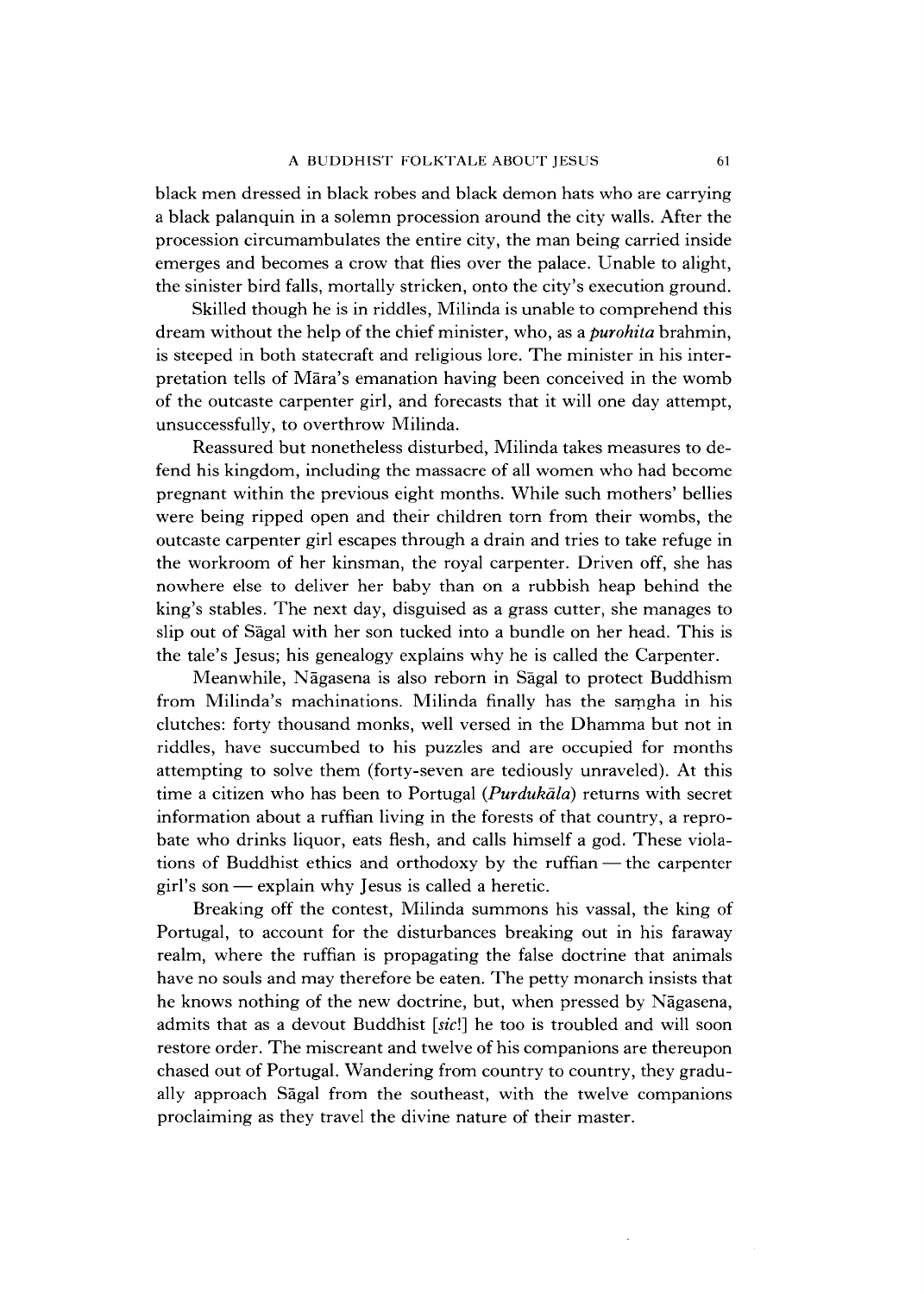Finally reaching Milinda's realm, the Carpenter-Heretic and his cronies hide themselves in the royal forest. There they make robes of black cloth outfitted with the wings of black fowls. These allow them to fly through the night sky disguised as *rahats (arahants;* here signifying Buddhist demigods endowed with supernatural powers), terrorizing the villagers and stealing their cattle.

The outraged citizens appeal to Milinda, who places a bounty on the carpenter's head. This proves tempting enough for a disgruntled member of the gang to betray his master, who is then arrested, interrogated, scourged, bedecked with red flowers, and sentenced. Execution is carried out by nailing his hands and feet to a gibbet, as his sobbing mother looks on from the midst of a throng of bystanders.

After hanging there for three days, the mutilated corpse is buried in a grave eight cubits deep. This is filled with heaps of quartz and dirt, packed hard by elephants, covered with an immense slab of rock, and finally topped with yet more stones. These precautions are nonetheless insufficient to deter Mara from plotting further mischief. Arriving at the grave in the dark of night with four of the carpenter's rogues in their black feathered robes, Māra cries out in the Carpenter-Heretic's voice, "It is I who am born from the grave of the dead!" The four false *rahats* — two standing upon the shoulders of the other two — then fly off into the west through the forest, shrieking, "Here our *deva* was buried, from the dead he has risen, and he is going to the *divyaloka* [heaven] on our backs" [HN notes].

The packing of the Carpenter-Heretic into his grave with adamantine rubble was expressly designed to prevent any possibility of his ever physically rising again. This is why he is called the Grave-Preta: the only sense in which Jesus can be seen to have survived is in the form of a ghost or goblin *(preta)* whose decomposing corpse is securely buried underground.

This, then, is essentially a Sinhalese Buddhist ghost-story *{preta katha).* The story line involving Milinda is left dangling, although there is no doubt that the Dhamma will prevail despite the king's malice and the deceptions of the Great Deceiver Māra.

# THE HORRIPILATING, THE LUDIC, AND THE MEMORABLE

In view of the fact that the *Tale of the Carpenter-Preta* is as sectarian in orientation as it is syncretistic, I would disagree with NevilFs rather dismissive characterization of the story as "eclectic" (I set aside altogether the question of whether it should be labeled "heretical"). If by "eclectic" Nevill meant "incoherent" or "lacking in coordinating prin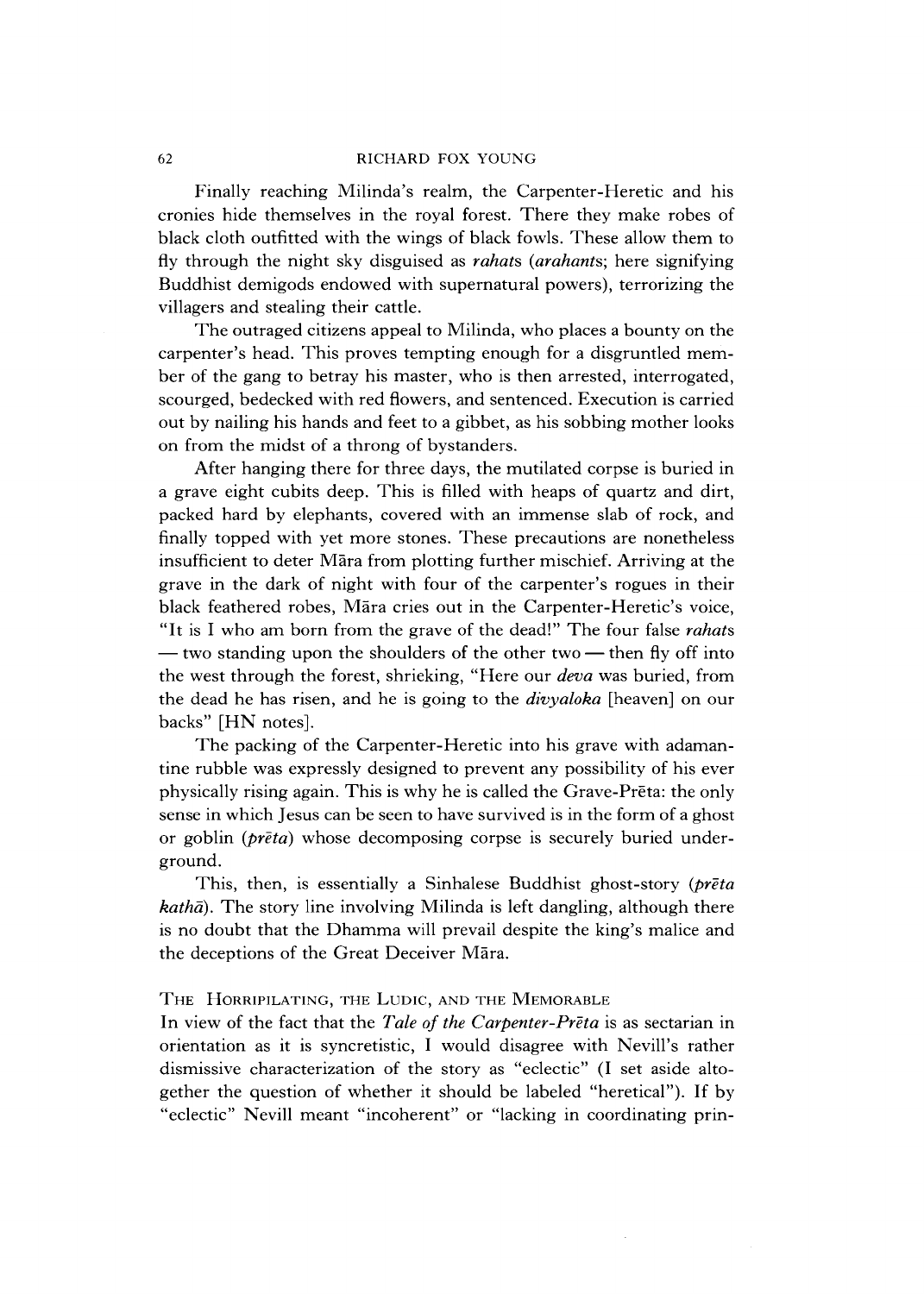ciples," it may have been because he treated the manuscript as a document to be read rather than a folktale *(jana katha)* to be recited and heard. A performative function would more satisfactorily account for the numerous disjunctions that frustrated his attempt to decipher the text. Such lacunas would have enabled a narrator to improvise by adding individualized embellishments. Moreover, since long stretches of the text are written in a variety of syncopated linguistic gobbledygook, $11$  interspersed with an occasional word of Tamil, Portuguese, and even Latin (like Ispitu and Issantu, above), the intended effect appears to have been aural exoticism.

The *Tale of the Carpenter-Preta* and its companion tales are highly idiosyncratic, if not eclectic in a disparaging sense, but a number of the apparently exotic elements can nevertheless be traced to indigenous sources. The portrayal of the Carpenter-Preta as a brigand, for instance, might suggest the use of Barabbas as a model; a more likely candidate, however, is an outcaste *(candala)* bandit named Brahmanatissa, who in several Pali and Sinhalese accounts of the Baminiti Famine takes advantage of the chaos to terrorize the population and destroy abandoned Buddhist monasteries (MALALASEKERA 1974 vol. 2, 342). I suggest a similar native origin for the scenario in which Milinda incarcerates Mara's emissaries in hell, Buddhism flourishes, and the Carpenter-Preta is consequently dispatched to earth. This, I believe, derives from a pan-Indian motif — especially prominent in Tamil mythology — in which heaven becomes overcrowded and hell must be unbolted to restore the cosmic balance (SHULMAN 1980, 20-21). This is not to deny, however, that the *Tale of the Carpenter-Preta* is in essential accord with the ethical principles of its intended audience, particularly the latter's abhorrence of liquor and respect for vegetarianism.

While drawing upon a common matrix of Hindu-Buddhist mythology and folKlore, the *Tale of the Carpenter-Preta* obviously co-opted certain key elements from Christianity in a process of adversarial syncretism, as if to substantiate a claim that the Gospel accounts of Jesus are false. Although it is not a *damana* tale like the other Bäminiti stories, and although neither the Buddha nor his ally Maha Brahma appears in it, the *Tale of the Carpenter-Preta* is nevertheless held together by a relentless exposure of Mara's chicanery.

If, with this as a basis, we symptomatically reconstruct the indigenous Sri Lankan view of Christianity, we see first that it presents thisworldly evil as emerging from the margins (e.g., from the Abhassara world or distant Portugal) against the backdrop of a personalized and transcendent malevolence (e.g., Mara versus Milinda, with both in oppo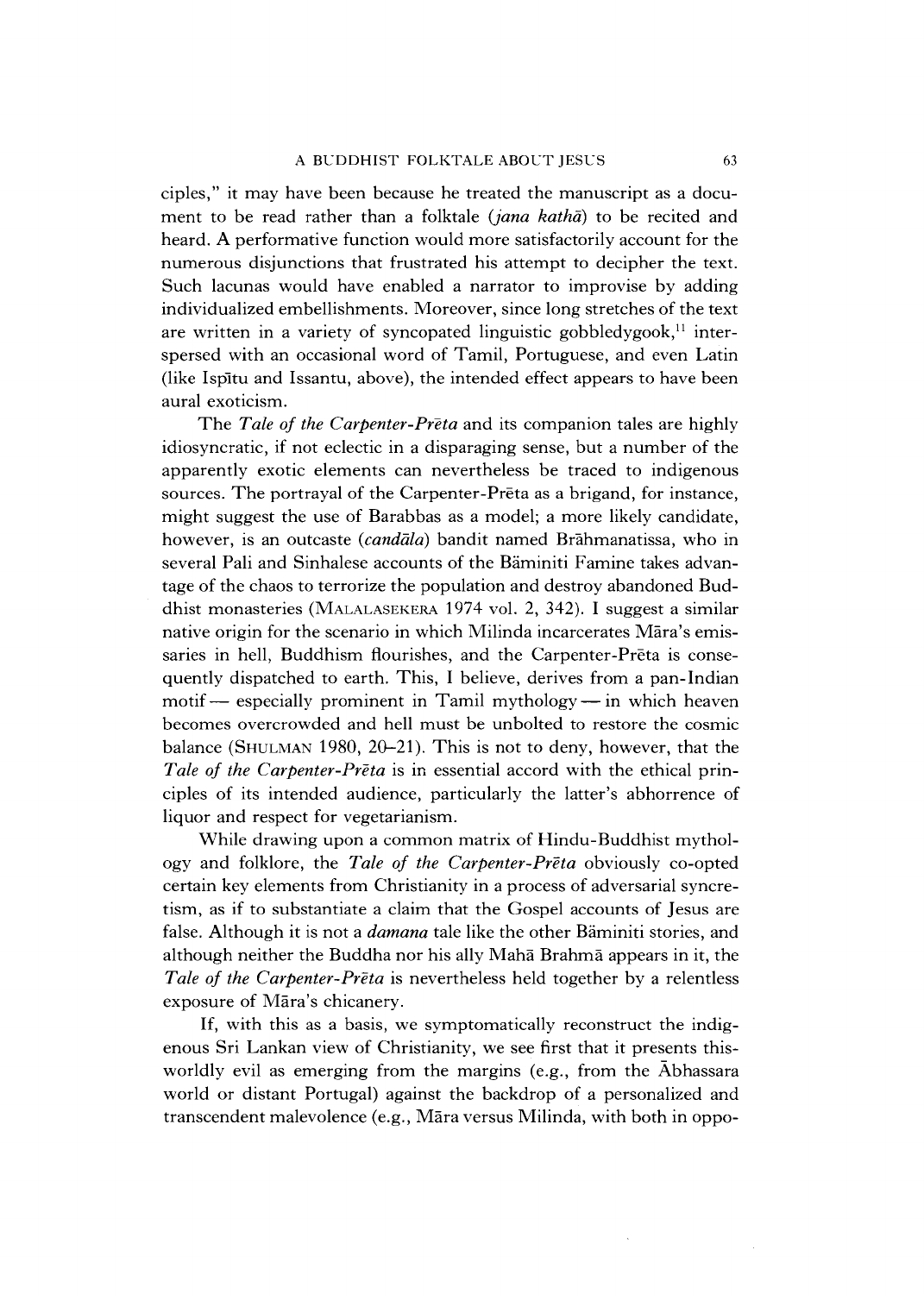sition to the Dhamma). This threat from the outside is, moreover, subject to control through knowledge: the evildoers, however hair-raising their deeds may be, are after all ridiculous once they have been seen for what they really are (e.g., false *rahats* who can fly only because they are clever enough to strap wings to their arms). And, finally, we can infer that the indigenous view is thoroughly Buddhistic in orientation, disinclined as it is to accept Christianity's supernatural claims. Idiosyncrasies aside, the *Tale of the Carpenter-Preta* is an affirmation of cool-headed, if not actually empirical, rationality operating within a milieu that nevertheless did not exclude the transrational. The false *rahats* in black cassocks were, after all, intended to evoke in the audience's imagination the image of Catholic missionaries stalking the island at Mara's behest in search of unwitting converts.

If from a contemporary perspective the *Tale of the Carpenter-Preta* seems a story of— to borrow de Silva's phrase — surpassing whimsicality, there is evidence that it was still taken seriously in mid-nineteenthcentury circles of outstanding Buddhist intellectuals and nationally revered revivalists.

One of these was the above-mentioned Bentara Atthadassi, a *goyigama* monk who in 1855 defied the Kandyan ecclesiastical authorities by granting *upasampada* (higher ordination) to his fellow low-country goyigama. This intrepid and brilliant monk was the pupil of Karatota Dhammarama (1737—1827), who was chief monk *(samgharaja)* of the southwest littoral at Mulgirigala<sup>12</sup> and who had been a newly ordained monk when the Baminiti-Famine tales were recorded on palm leaves in 1762. As noted above, Bentara^ *Bauddha Prajnapti* contained in the midst of its subtle and sophisticated argument a fragment of the *Tale of the Carpenter-Preta*; this fragment is identical to the section in the outline above from the point of Jesus's burial to the flight of the shrieking *rahats* on their fake wings.<sup>13</sup>

Another believer may have been the revivalist Mohottivatte Gunananda, also mentioned above. Gunananda, a maverick Amarapura monk (actually defrocked and only a *sramanera),* was the chief debater at several public forums of the 1860s and 1870s, including the one at Pānadurē where (as the Buddhists see it) Christianity was decisively defeated. Although I can find no evidence that Gunananda actually knew of the *Tale of the Carpenter-Preta,* he was the best informed of all the revivalists about Sinhalese folklore (he practiced Ayurvedic medicine and alchemy as well). To him Jehovah was indeed a *preta.* As proof he cited, in the first number (1862) of his short-lived pamphlet series *Durlabdhi Vinodaniya*<sup>14</sup> the burnt offerings mentioned in Leviticus 1: 10-12 —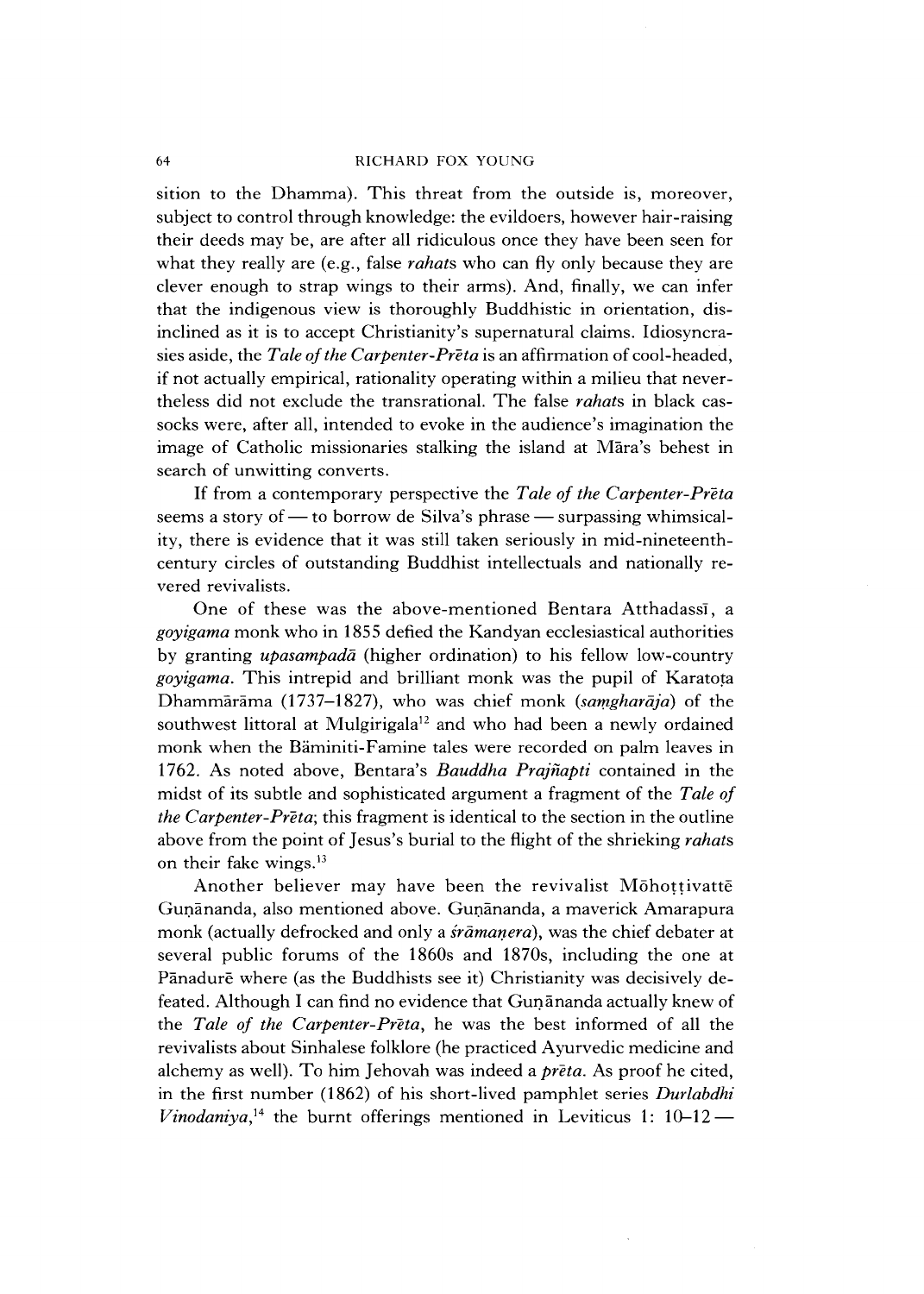surely, he wrote, only a *preta* would enjoy eating the head and suet of a ram or goat. In a subsequent tract of the same series Gunananda wildly declared that the sacred name Yahweh in Hebrew was in fact identical to the name of a "Hindoo demon." And finally, in 1873 his press in Kotahena (Colombo) issued a booklet entitled *Vedasamgrahaya* [Compendium of the Veda] that claimed the *preta-\ike yakkhas* — mentioned in one of the island's foundation myths as inhabiting Sri Lanka at the time of Prince Vijaya's landing — were in fact Christians. In an amazingly skewed misunderstanding of basic chronology and geography, the booklet (which may or may not have been written by Gunananda himself) declares that the *yakkas* converted after one of their number returned to Sri Lanka from Arabia.15

We thus possess evidence that in certain circles of monks an explicit tradition of Carpenter-Preta tales circulated from at least 1762 until at least 1848, and that in other circles Christians were associated with *pretax.* Hence Roberts's claim that the perception of Christians in the Sinhalese imagination as "eaters of stone, drinkers of blood" was "sustained in subsequent centuries by the poetical and prose works of the Sinhalese literati as well as oral traditions" (ROBERTS et al. 1989, 71), appears well founded indeed.

### **NOTES**

1 . For a brief review of references to Europeans in the early indigenous literature, see ROBERTS 1993, 145-47.

2. The *hatana kavya* (war-poem) genre has been characterized by C.R. DE SILVA (1983, 16) as "anti-Portuguese" and "anti-Christian." These poems have achieved a certain prominence in post-independence Sri Lanka, where historiographers in the service of nationalistic ideologies have painstakingly ransacked the past for evidence of resistance to foreign hegemony.

3. Narendra ^imha often staged debates in his court between Hindus and Buddhists. On several occasions (1712, 1714) Gonçalves engaged a French Protestant, Nanclairs de La Nerolle, in a theological controversy on the propriety of images (Perniola 1983, 2-7 39-41, 336-42).

4. I have in my collection two *olas* from this period critiquing Gonçalves's Ajñana *Aushadhaya,* one, dated 1848,by a Buddhist layman from Dondanduwa and the other, dated 1857,by a monk of the Siyam Nikaya at Ahangama. Both places are on the southwest littoral. Mōhottivattē Gunānanda published a series of short-lived periodicals, many of which contained attacks on Gonçalves. I have nearly complete runs for *Satya Margaya*, which came out in the mid-1860s, and *Rivirasa*, which came out in the late 1880s, shortly before Gunānanda's death. *Satya Mārgaya* serialized an attack on Gonçalves that ran for twenty-three consecutive issues, while *Rivirasa* continued in the same vein even after a bloody Buddhist-Catholic riot in 1883 (see the 18 April 1888 issue). It should be noted, however, that Catholic presses reprinted *Ajnana Aushadhaya* in 1848 and continue even today to bring out occasional cheap editions. While the confrontational phase of the Buddhist revival is widely presumed to have been precipitated by Protestant missionaries, my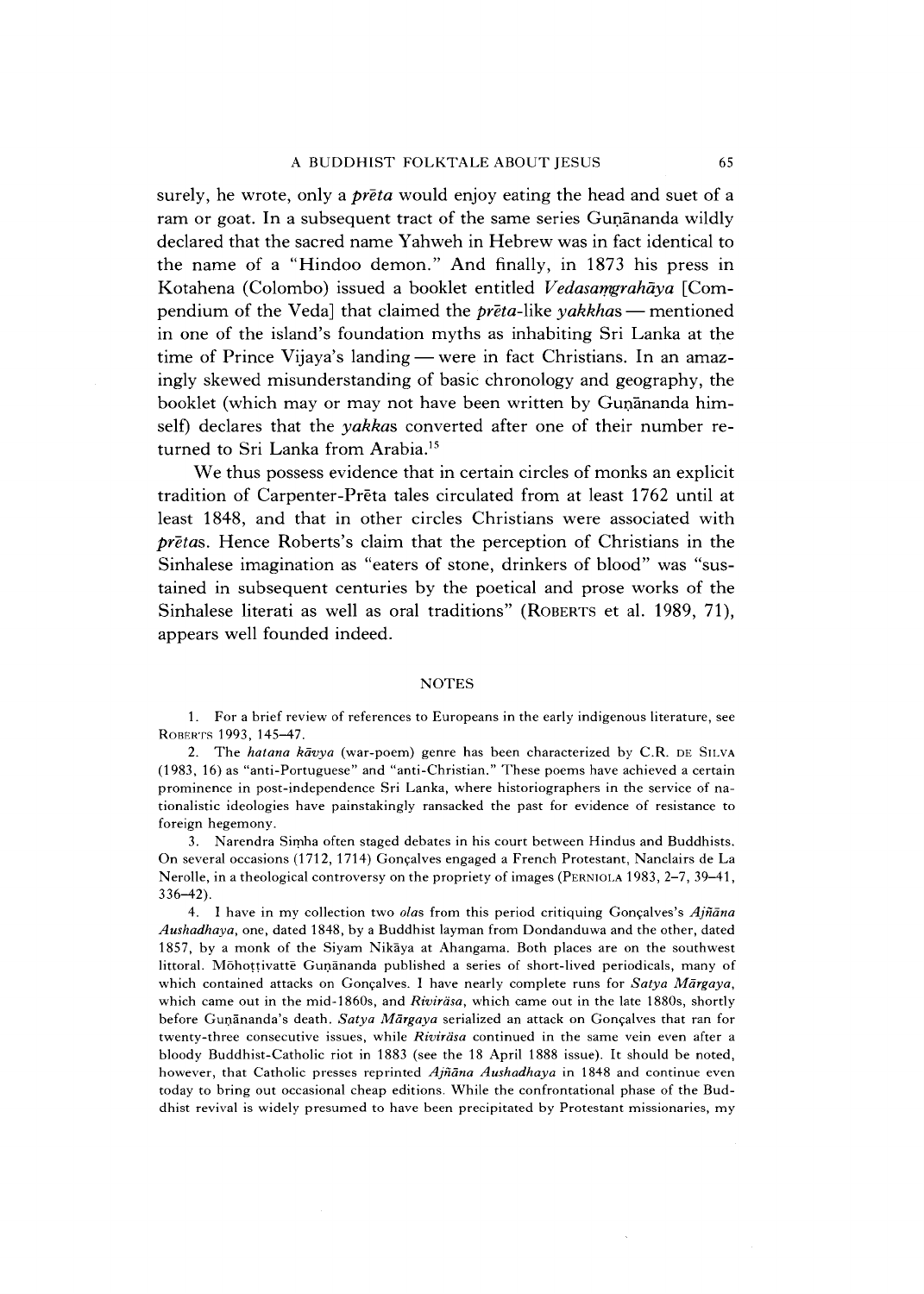evidence suggests an earlier phase of hostility toward Catholicism and a sustained undercurrent of opposition due to the latter's rapid growth.

5. Roberts's perspective on the *Rājāvaliya* is articulated at length in ROBERTS 1989, 2-21.There the discussion is integrated into his overall concern, the perception of Sri Lankan Burghers in the Sinhalese imagination.

6. A full translation of the *Tale of the Carpenter-Preta* is nearly complete, the result of a collaborative effort between G.S.B. Senanayaka, Aloysius Pieris, S.J., and myself. I would like to thank G.P.V. Somaratna for his assistance in this research at an earlier stage. The discussion here is based in part on the following: 1) the single manuscript known to exist, Or. 6603(43), in the Hugh Nevill collection at the British Library; 2) the accession entry of K. D. SOMADASA (1987, vol. 2, 62-67), keeper of the Nevill manuscripts; and 3) Hugh Nevill's own handwritten notes (hereafter HN notes) in the unpublished British Library catalogue to his collection.

7. The *Sirasakumarajataka,* a twelfth- or thirteenth-century apocryphal *jataka* (a tale of the Buddha's previous lives) of Thai, Cambodian, and Lao provenance, is another example of exotic influences. It tells of an infant bodhisattva who, accompanied by his mother, is driven into exile and eventually lifted up bodily into heaven. These and other features, unprecedented in *a jataka,* suggest a biblical prototype (the flight into Egypt and the ascension, etc.). Where this influence originated from and the medium of its transmission are, to say the least, highly obscure. The possibility of Manichaean or Nestorian influence cannot be discounted. The possibility of such influences was first introduced at the Reiyūkai Institute of Buddhist Studies (Tokyo) during a presentation in 1993 by Padmanabh S. Jaini. A translation of this *jātaka* by JAINI is available (1986, 122–44).

8. For a detailed discussion on the basis of an *ola* dated 1846, see Young 1984.

9. On the Buddha's former birth as Atideva, see MALALASEKERA 1974, vol. 1, 52.

10. On the *Mihingu-targaya* manuscript tradition in Sinhalese, see SOMADASA 1987, vol.2, 288-91.

11. For example, the full name of the *Isvara* of the first Bäminiti-Famine tale, written in a peculiar orthography, rolls off the tongue something like *Go-ankura-pitisi-sinnorusarppa-kataka-hara-wenu-tantri-gita-nataka-wata-donta-deti-a-i Isvara* (HN notes).

12. Noteworthy in this regard is that Karateka's relations with Europeans were highly congenial and that his familiarity with Christianity was considerable. See MALALGODA 1976, 82—85, for details on his service to the Dutch and British, who kept him on stipend as an advisor on Buddhist affairs. For his answers to Dutch inquiries about Buddhist doctrines, see UPHAM 1833, vol. 3, 3-6. As early as 1766, during the governorship of Iman Willem Falck (1765-85), the monks of Mulgirigala, where Karatota resided, were engaged in explicating, at Dutch behest, Buddhist doctrines vis-a-vis those of Christianity (on, among other things, creation and salvation). The Nevill Collection includes a 1770 *ola,* Or. 6603(65), on these subjects, the *Buddhagama gana prasna visarjanayak* by a Mulgirigala monk, a contemporary of Karatota. Nevill categorizes this manuscript as controversial *(agam vadaya),* although its tone is mild and its approach informative rather than overtly polemical (SOMADASA 1987, vol. 2, 96-97). For an English translation, UPHAM (1833, vol. 3, 96-97) is recommended despite inaccuracies.

13. The only copy of the *Bauddha Prajnapti* I know of, after searching libraries in Sri Lanka and abroad, is my own, copied from a manuscript of the *Ramanna Nikaya* belonging to a temple.

14. Copies of *Durlabdhi Vinodaniya* are exceedingly rare, and some issues no longer exist. Both of my references come from contemporary translations (for which no originals can be found) in documents of the Wesleyan Methodist Missionary Society Archives (School of Oriental and African Studies, London). The first is no. 237,15 May 1862, John Nicholson, Colpetty (Colombo); and the second is no. 239, 30 July 1862, George Baugh, Colombo. For my copy of *Vedasamgrahāya*, published by Gunānanda's Sarvajña Sasanabhivriddhidayaka Press, I am grateful to the Yen. D. Dharmasena, chief monk of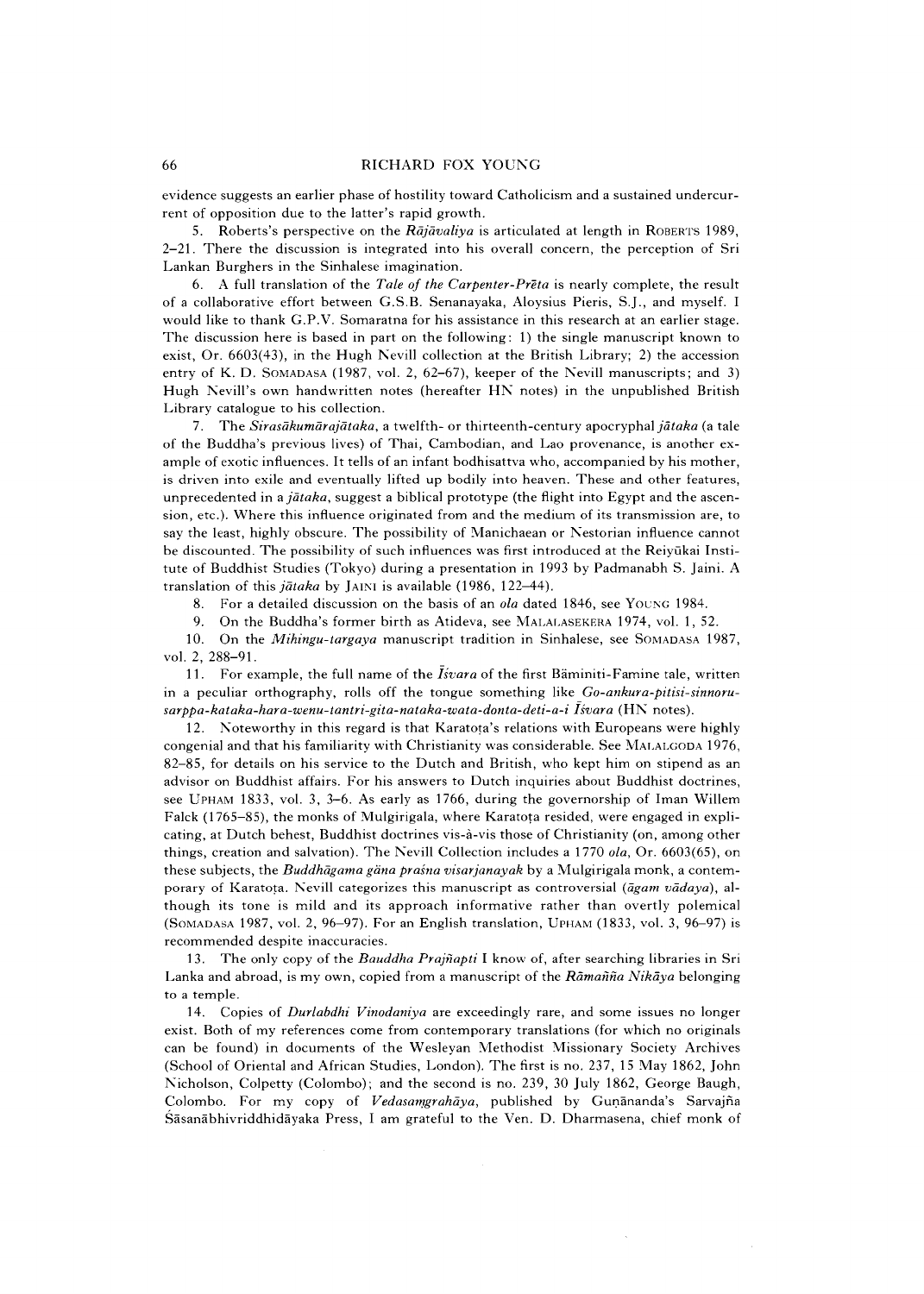Kumāra Mahā Vihāra, Dodanduwa.

15. Subtitled in English "For Expelling Heresy: Protestant Christian Friend, 'Is Jehovah God?""

#### **REFERENCES**

#### D'ALwis, James

- 1863 *Contributions to Oriental literature, or, the leisure hours.* Pt. II. Colombo: Government Press.
- de Silva, C. R.
	- 1983 The historiography of the Portuguese in Sri Lanka: A survey of the Sinhala writings. *Samskrti* 17/4:13—22.

de Silva, K. M.

- 1989 People in-between [review of Roberts 1989]. *Ethnic Studies Report* 7: 44-48.
- 1990a The burghers in Sri Lankan history. *Daily News* [Colombo],19 September.
- 1990b Why the burgher exodus? *Daily News,* 20 September.
- 1991 Burghers deserve better than Michael Roberts: Lawyers, clients, and caste in British Ceylon — and red herrings. *Sunday Observer* [Colombo], 7 April.
- GRANOFF, Phyllis
	- 1985 Scholars and wonder-workers: Some remarks on the role of the supernatural in philosophical contests in Vedanta hagiographies. *Journal of the American Oriental Society* 105: 459-67.
- GUNASEKARA, B., trans.

1954 *The Rajavaliya.* Colombo : Government Printer.

- JAINI, Padmanabh S., trans.
	- 1986 *Apocryphal birth-stories (Pannasa-Jataka*), vol.2. London : The Pali Text Society.
- MALALASEKERA, G. P.
	- 1974 *Dictionary of Pali proper names,* 2 vols. London: The Pali Text Society. [Reprint of the 1937 ed.]
- MALALGODA, Kitsiri
	- 1976 *Buddhism in Sinhalese society,1750-1900: A study of religious revival and change.* Berkeley and London: University of California Press.
- MIRANDO, A. H.

1985 *Buddhism in Sri Lanka in the 17th and 18th centuries with special reference to Sinhalese literary sources.* Dehiwala: Tisara Prakasakayo.

- Perniola, V.
	- 1983 The Catholic Church in Sri Lanka: The Dutch period (1712-1746). Vol. 2. Dehiwala: Tisara Prakasakayo.
	- 1985 *The Catholic Church in Sri Lanka: The Dutch period (1747-1795)*. Vol. 3. Dehiwala: Tisara Prakasakayo.
	- 1989 *The Catholic Church in Sri Lanka : The Portuguese period (1505-1565)*. Vol. 1. Dehiwala: Tisara Prakasakayo.

ROBERTS, Michael

- 1989 A tale of resistance: The story of the arrival of the Portuguese in Sri Lanka. *Ethnos* 54: 69-82.
- 1991a People in-between and Professor K. M. de Silva's diehard history. *Daily News,* 27 March.
- 1991b Lawyers, clients and caste in British Ceylon. *Sunday Observer,* 31 March.
- 1991c Eating stones, drinking blood: A tale of Sinhala resistance. *Sunday Observer*, 14 April.
- 1993 Nationalism, the past and the present: The case of Sri Lanka. *Ethnic and Racial*